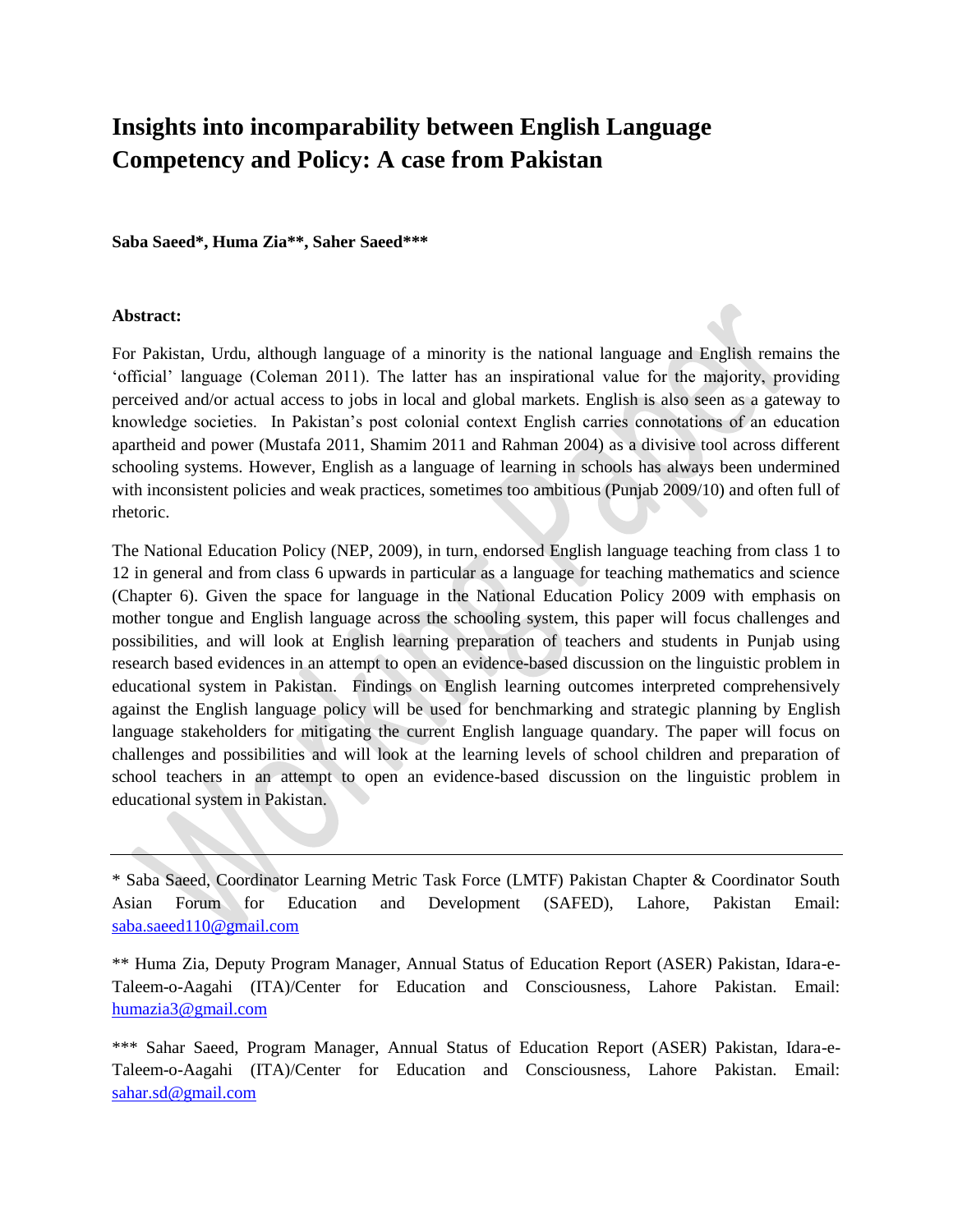# **Table of Contents**

| 5.1 Assessing English language competency of teachers in Punjab through Punjab Education and    |
|-------------------------------------------------------------------------------------------------|
| 5.2 Assessing English language competency of teachers Through Annual Status of Education Report |
|                                                                                                 |
|                                                                                                 |
|                                                                                                 |
|                                                                                                 |
|                                                                                                 |
|                                                                                                 |
| and the contract of the contract of the                                                         |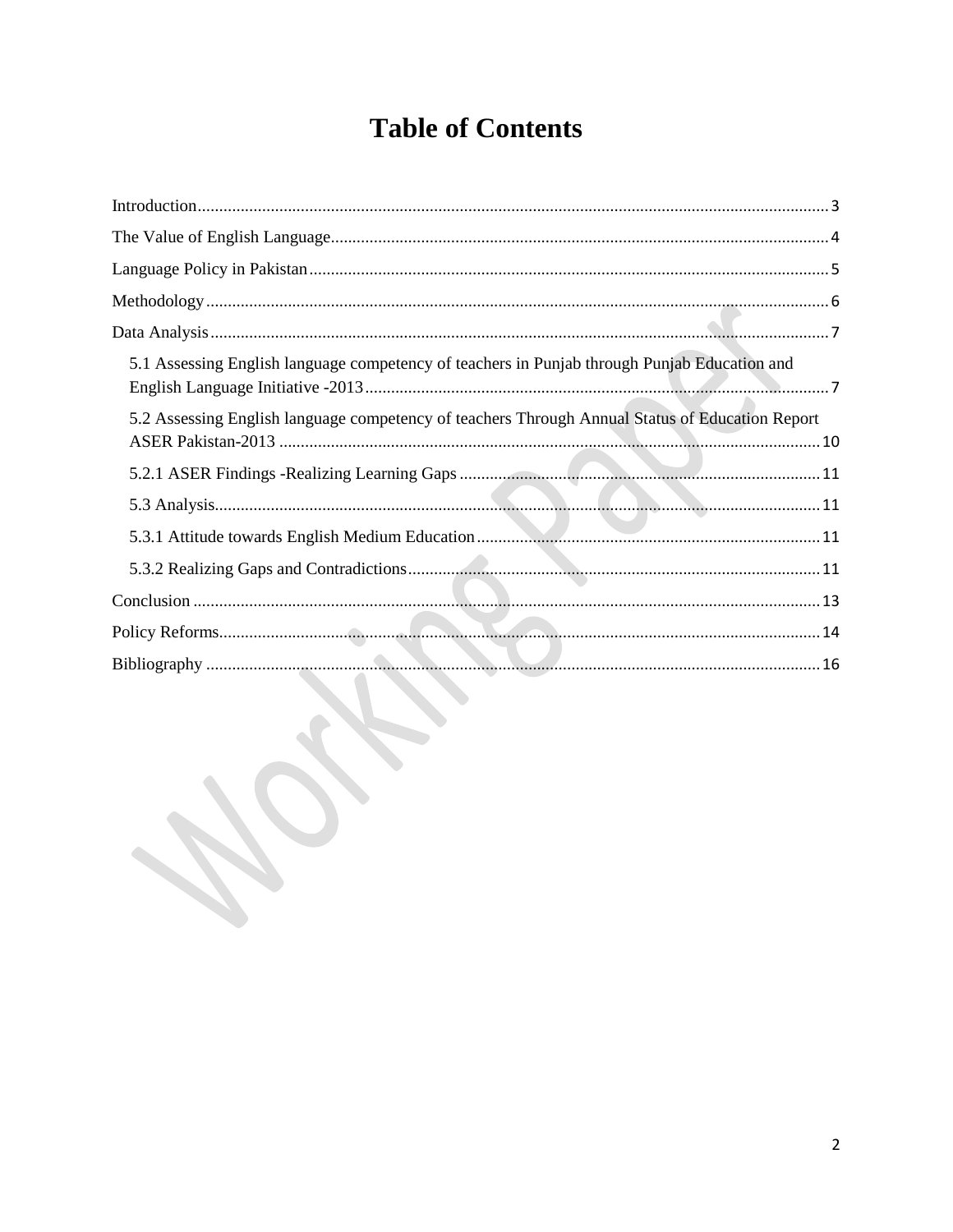## <span id="page-2-0"></span>**Introduction**

In Pakistan, like many post-colonial countries, English remains a language of status and global currency, but it continues to be undermined in the absence of a conclusive language policy, uneven treatment in curriculum, textbooks production, teacher preparation and above all classroom practices. Hywel Coleman (2011) identifies the predicament of the English language in Pakistan and articulates some reasons why English language levels in Pakistan are not at par with global standards. Firstly, he believes that English language has become an examination subject and therefore for many people depends on rote learning methods to acquire good grades. Another issue identified by Coleman for the English language teaching dilemma in Pakistan is the fact that English language teachers do not use English in classrooms and also for higher order functions such as critical reasoning, analytical reasoning etc. In most classrooms, the environment is not conducive to critical thinking, analyzing and problem solving in English with the consequence that children acquire a very superficial understanding of the subject matter.

In response to such challenges, the National Curriculum (2006) for the first time developed a comprehensive learning outcomes-based framework and competencies in English from grade 1 to 12. The National Education Policy (NEP, 2009), in turn, endorsed English language teaching from class 1 to 12 in general and from class 6 upwards in particular as a language for teaching mathematics and science (Chapter 6) while allowing flexibility to each province to adopt mother tongue teaching at the primary level along with the national language, Urdu. The NEP (2009) and the National Curriculum (2006) have been endorsed by all provinces post 18th Amendment and devolution in September 2011 encompassed by the Islamabad Declaration (2012).

However, before any policy analysis can be made, it is important to take a close look at the status of English language in Pakistan. It is against this backdrop that the paper seeks to conceptualize the English Language competencies of primary and middle-school teachers and students of Punjab. Using quantitative evidence from research-based initiatives in Pakistan, this paper provides an in-depth exploration of the teachers' and students' preparation to use English Language in classrooms. The paper will contribute towards a better understanding of how policy and practice can be formulated for benchmarking and strategic planning by policy-makers, academics, teachers and implementers for mitigating the current English language quandary.

The second chapter of this paper provides a review of related literature while the third section discusses in detail the various sources and the methodology adopted to build upon the hypothesis for this paper. The fourth chapter highlights the results from the various data sources and gives comprehensive analysis. The last chapter concludes the paper and gives recommendations based on the findings of the paper.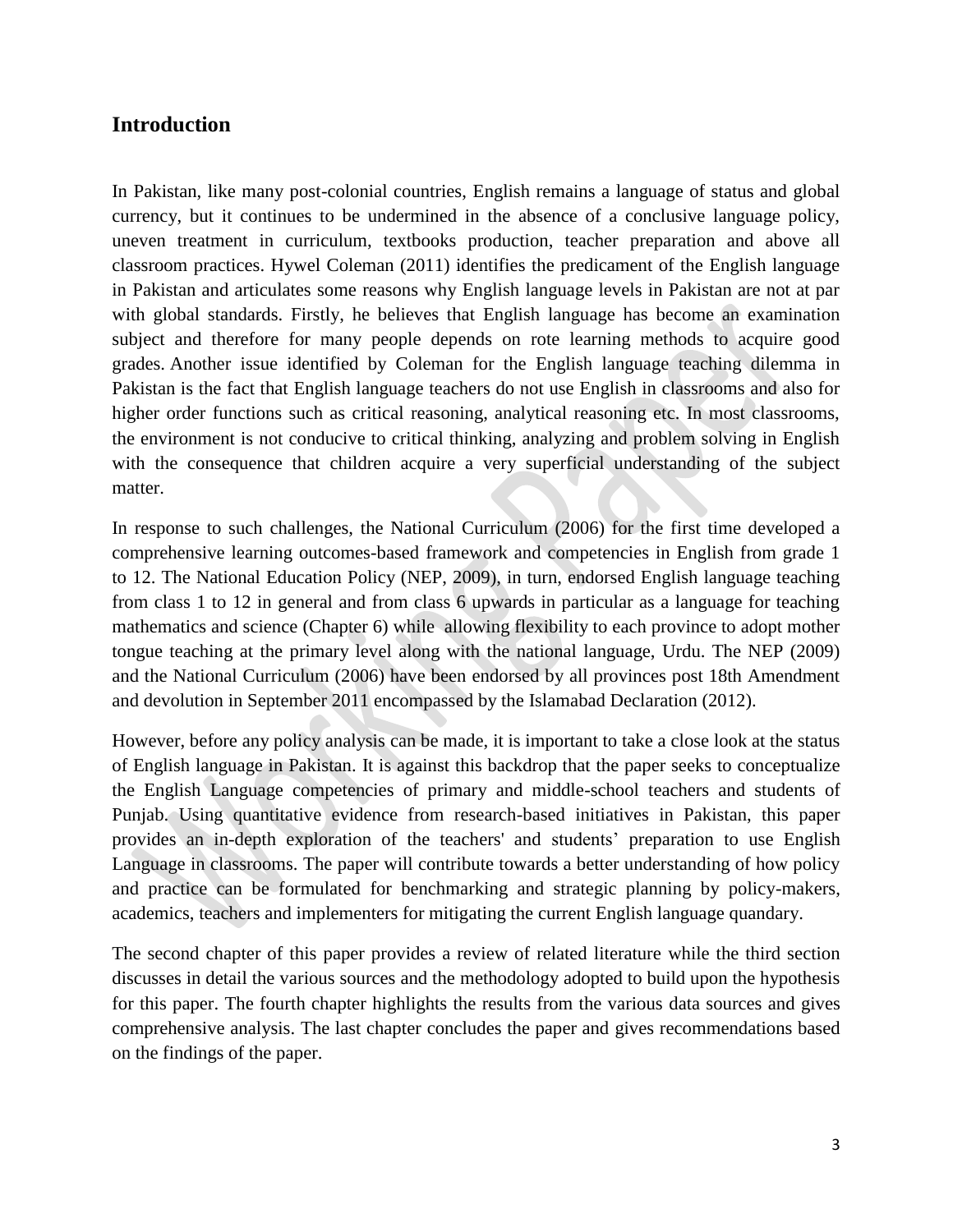#### <span id="page-3-0"></span>**The Value of English Language**

Competency in English language is considered a pre-requisite for jobs, access to and creation of knowledge and social status. Pakistan is no exception. The University Grants Commission of Pakistan (1982) in a "Report on the Teaching of Language" deemed that English is important for knowledge, technology, and international communication. Nowadays English is widely considered as a global language and in this reference Carrion (2006) comments that English is without a doubt a universal language. The popularity of English these days could be judged from the fact more than 85 percent international organizations worldwide employ English as the main language, for instance in Asia and the Pacific ninety percent of the organizations officially use English (MacKay 2002:17). This 'value' of English in labour markets is captured in empirical evidence that links knowledge of English language to higher earnings. For instance, a study in India finds that hourly wages are on average 34% higher for men who speak fluent English and 13% higher for men who speak a little English relative to men who speak no English (Parkash et al 2011).

This evidence from India is corroborated within Pakistan. A recent study by Aslam, De, Kingdon, & Kumar (2012), 'Economic Returns to Schooling and Skills – An Analysis of India and Pakistan' uses data from India and Pakistan to analyze the impact of individuals' knowledge of English on their occupational attainment and on the economic returns (earnings) for men and women wage-workers in the two countries. This study is the first of its kind to provide empirical evidence to support a commonly voiced opinion within the two countries i.e. there are large returns (as measured by higher earnings) for individuals who display higher English Language skills in the labour market as opposed to those who either do not possess these skills or have weaker skills. In fact, the authors of this robust empirical study are able to convincingly show that among the different test scores they use (mathematics, Urdu/Hindi and English Language), the largest increase in earnings is generated by English Language knowledge and the effect is found to be significantly higher among women than men in both countries. This evidence reveals the value ascribed to this language within the region and indicates why individuals would have incentives to acquire it. It is in this context that several bilingual or multilingual countries have started adopting English as medium of instruction in their public education systems. It is believed that the recent economic success of countries like Malaysia is partly attributed to their adoption of English for the teaching of Mathematics and Science. For example in January 2003 Malaysia took a bold step in re-adopting the English language as a medium of instruction for science and mathematics instruction. This change in policy was deemed necessary to ensure that Malaysians are able to keep abreast with scientific and technological development that is mostly recorded in the English language. This was done with the view that it will also result in improving English language proficiency of students and to enable them to use this language for communication (Ministry of Education, 2002).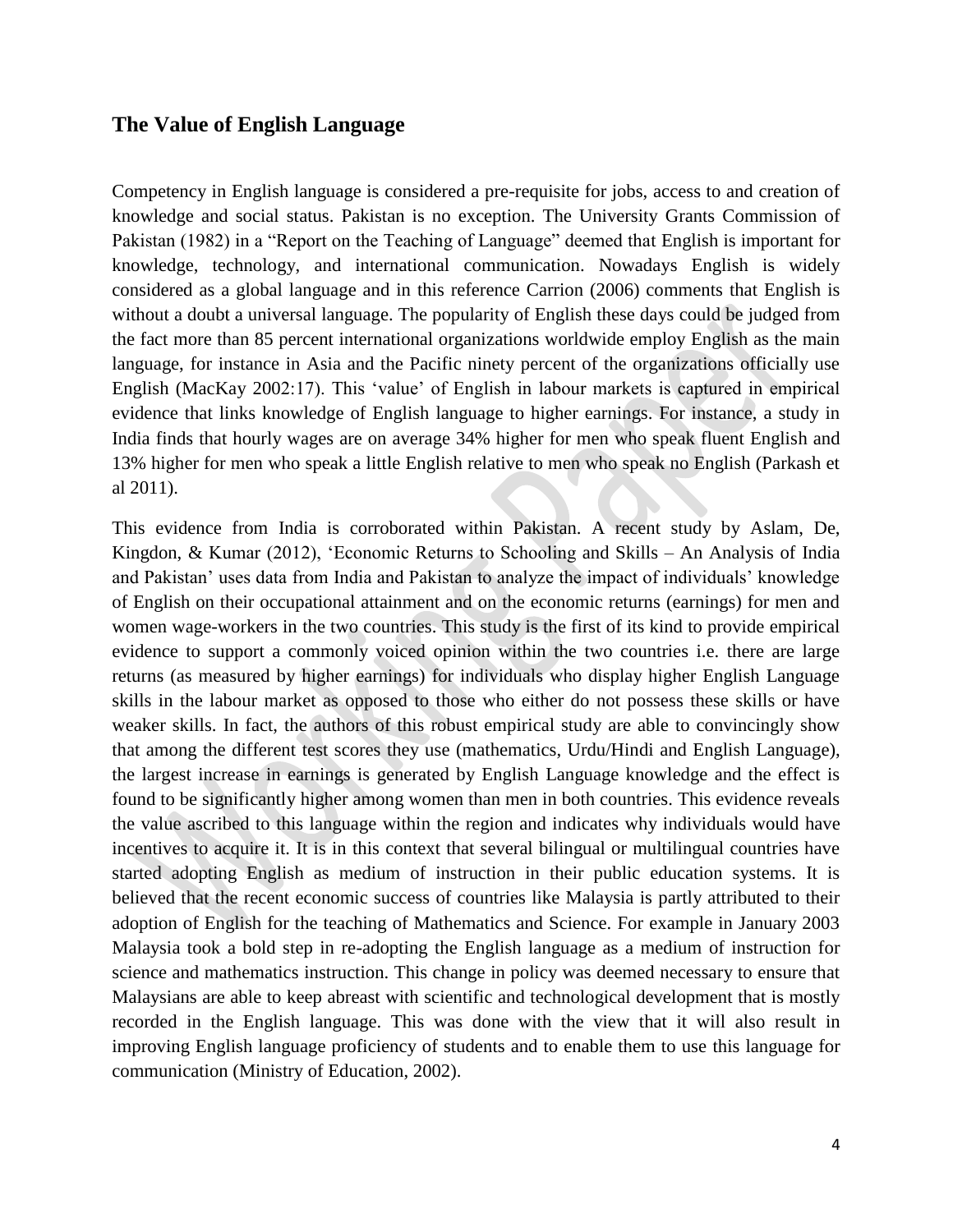## <span id="page-4-0"></span>**Language Policy in Pakistan**

**SERVICE** 

In Pakistan, English is both a colonial and post-colonial legacy which resonates well with global communication regimes. Whilst the 2009 National Education Policy (NEP) underscores that English 'is important for competition in a globalized world order' (Para 21), it also emphasizes that 'The challenge is that a child is able to carry forward their cultural assets and, at the same time, be able to compete nationally and internationally'. In Punjab the political leadership announced a radical policy change making English the official medium of instruction in all government schools in 2009-2010, so that English competencies can be assured for not just English as a subject but also mathematics, science, IT and social studies. This sudden decree for all public sector schools met with a great deal of criticism but has persisted over time. It is supported by the continuous professional development (CPD) framework of the Directorate of Staff Development (DSD), the apex teacher training in-service institution of the Punjab Schools Department. CPD is supported by decentralized facilitation across each district with master trainers (MTs) at the cluster training support centers (CTSCs) and district teacher educators (DTEs) at school based district teacher support centers (DTSCs) to address in-service and school based support in defined catchment areas. The focus of DSD is to train and support teachers /head teachers progressively across the system, in primary, middle and secondary schools. To our knowledge, there has so far not been any evaluation of the consequences of this significant policy change in the province.

It is against this backdrop that a major distance has to be covered to address teachers' professional development needs in improving English language competencies, but these must be embedded in the complex profiles of the teachers, their current competencies in English, their current work conditions, workloads, motivation and career aspirations. On a larger canvass the challenges of supporting teachers in managing English medium education in schools need to be juxtaposed against the above mentioned variables for sustainable engagement over time with desirable outcomes.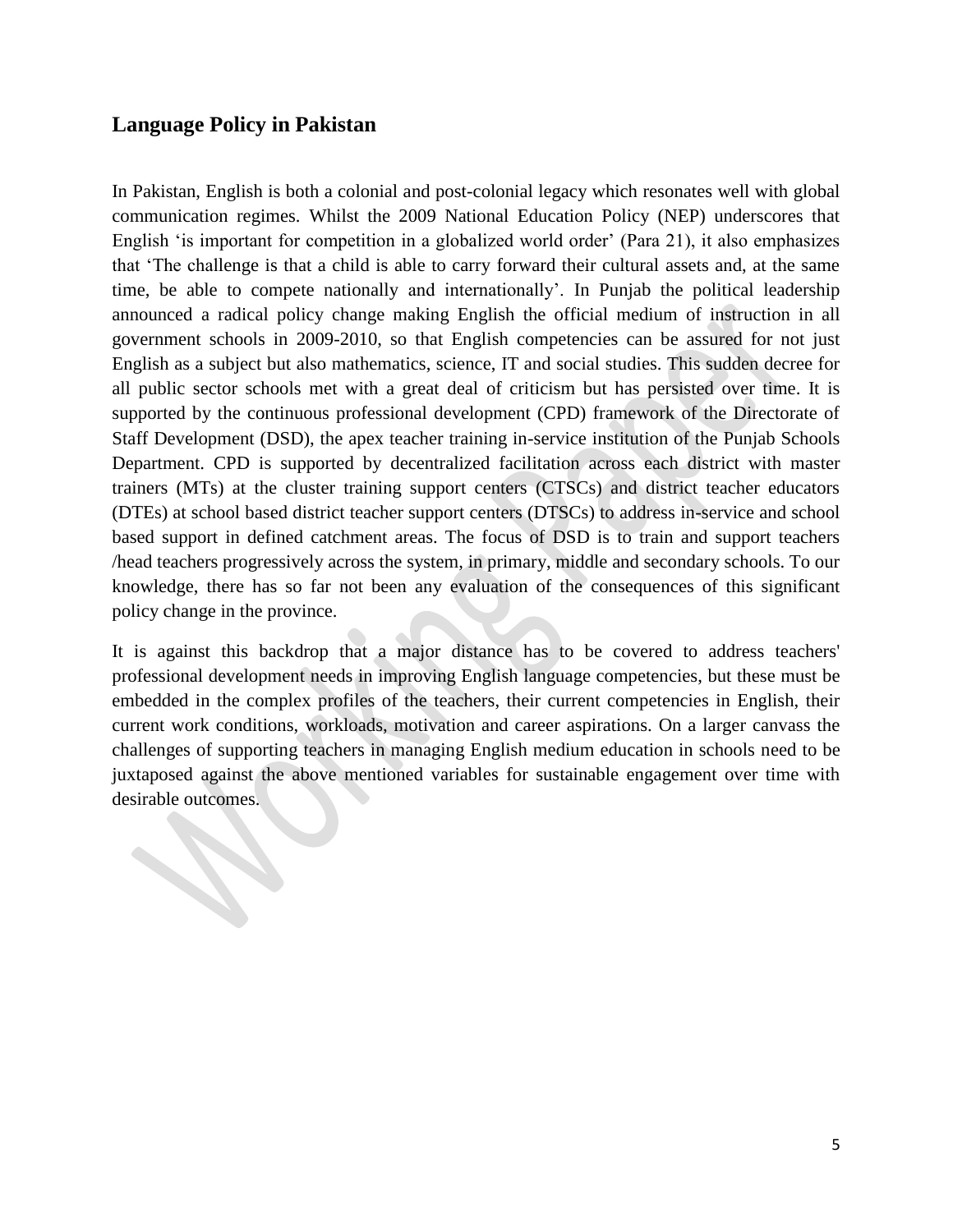## <span id="page-5-0"></span>**Methodology**

- A close review of the National Educational Policy (2009) and the Punjab Education Sector Plan will be done in light of the current 'capacities' of teachers, their abilities to deliver lessons in English within diverse settings across regions
- An in depth review of the literature will be undertaken to identify the predicament of the English language in Pakistan and some reasons as to why English language levels in Pakistan are not at par with global standards.
- Quantitative data collected by PEELI (Punjab English Education and Language Initiatives) will be used to summarize information on teachers' professional profiles, preparations, classroom practices and attitudes towards English as the medium of instruction.
- Data from ASER Pakistan 2013 (Annual Status of Education Report) will be used to highlight the educational landscape and learning levels of children in Punjab vis-à-vis the change the policy.
- Structured Interviews will be held with key personnel of the Directorate of Staff Development (Apex in-service teacher training institution) in Punjab to elaborate institutional capacity and effectiveness to train and support teachers /head teachers progressively across the system, in primary, middle and secondary schools.
- The data collected through mixed-method approach will be aligned with each other to present consolidated findings in terms of teachers' professional contexts, classroom practices, hurdles and opportunities for teachers and students in Punjab in teaching in English language.
- The research will be documented as an advocacy paper to be used to shed light on the implementation of this policy keeping in view the capacity of teachers and service delivery of teacher training institutes.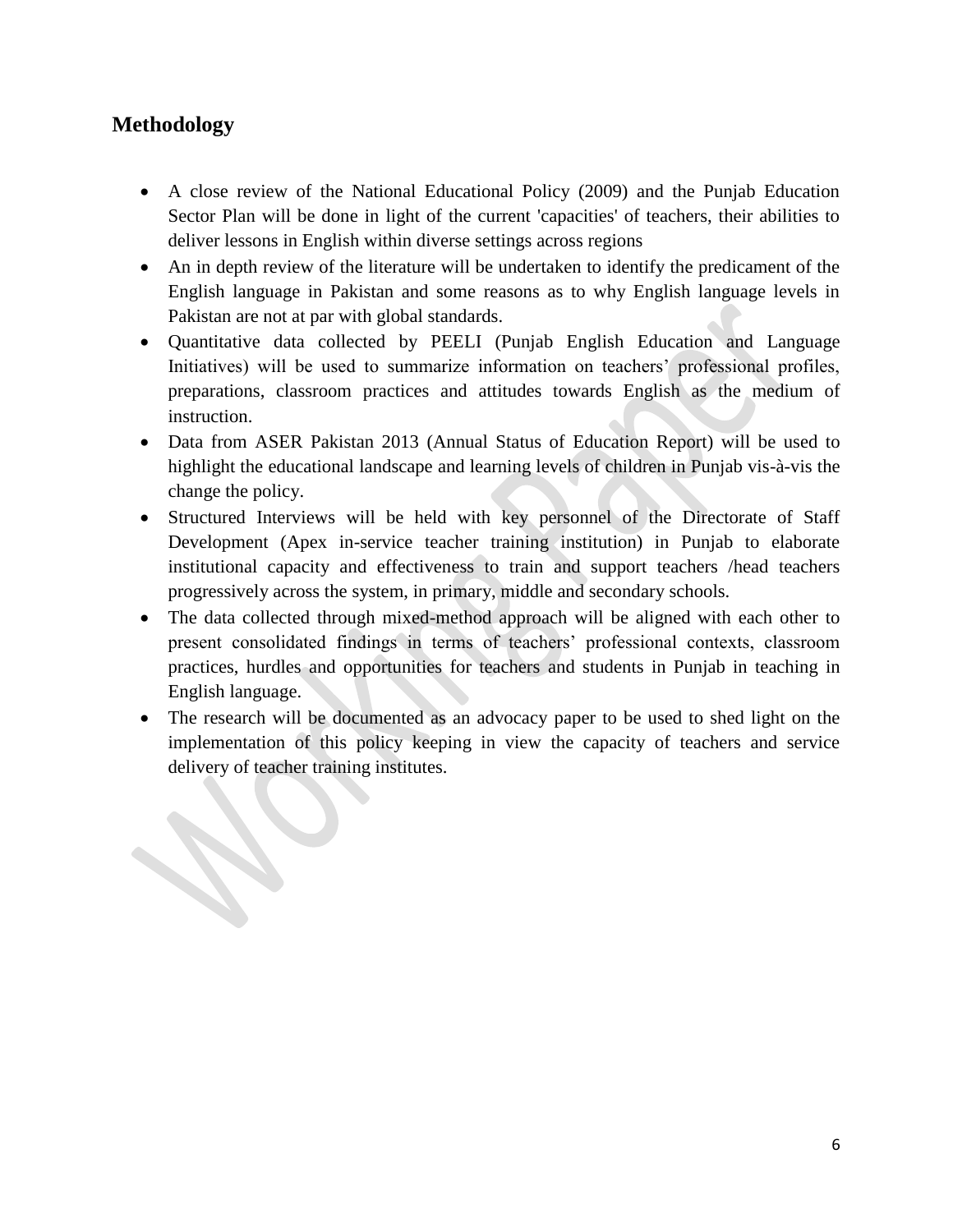## <span id="page-6-0"></span>**Data Analysis**

## <span id="page-6-1"></span>**5.1 Assessing English language competency of teachers in Punjab through Punjab Education and English Language Initiative -2013**

The discussion in this section will focus on English language competency of teachers, drawing extensively from PEELI findings

#### **PEELI Orientation**

This robust study across Punjab was aimed at mapping out systematic information on English Language competencies of 2008 school teachers, their motivation and aspirations and the hurdles faced in imparting English instruction to the pupils they teach. The study took place in March 2013- June 2013 in 18 districts of Punjab (9 Divisional Headquarter districts and a second district from each division) covering 1564 public and 444 private school teachers

## **PEELI Objectives:**

The survey's objectives were:

- Gauging the English language competencies of teachers in the selected 18 districts of Punjab both<sup>1</sup>.
- Acquiring first-hand information from teachers that renders insight on their motivational factors and attitudes to English and English medium education.
- Identifying potential barriers to development of English medium education.
- Making informed statements about the readiness of the education system in Punjab to take on English medium education.
- Proposing recommendations that contribute to the formulation and adoption of policies, processes and practices which reinforce teacher's motivation and enhance their capabilities to use English language in schools.

#### **PEELI Tools:**

- Baseline Survey Questionnaire
- Structured Interviews (with teachers, head teachers, and Education Stakeholders)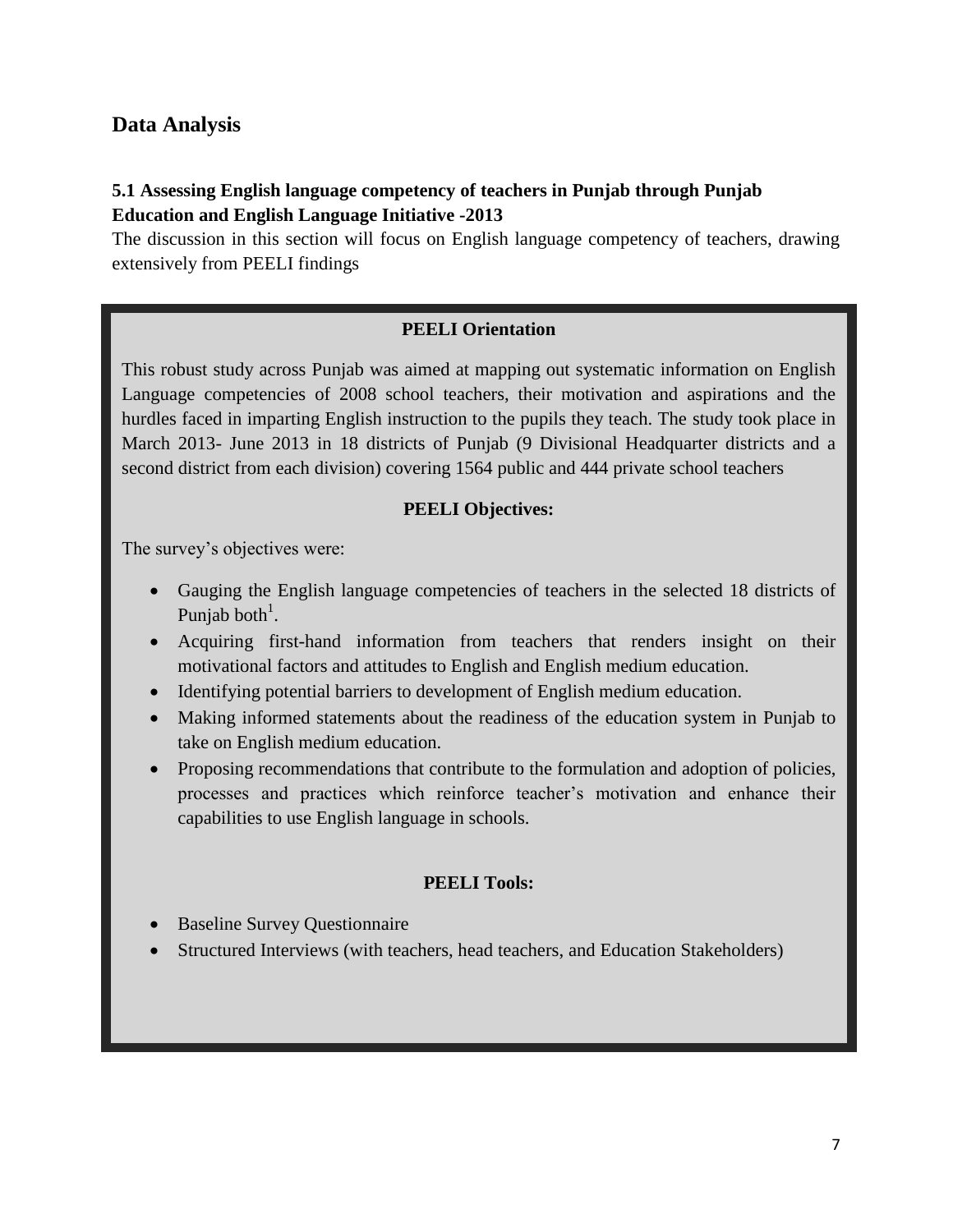#### **5.1.1 PEELI Findings- Realizing Competency Gaps**

Findings from Section 3 of the survey questionnaire<sup>1</sup> are presented here to give an overview of the use of English Language in classrooms.

- **3.1 How much English is used by Teacher in a Classroom?** For English subject, results of the survey indicate that less than 10% of teachers (both public and private) use English during their class time. Results from both public and private sector teachers indicate a similar trend in regard to the use of English in classrooms. A large majority of teachers (for History, Geography, Urdu and Islamaiyat) were found to be using community or home language most of the time and only using English sentences very occasionally to give examples. Also, a large majority of teachers i.e., 60%-65%, confessed to the fact that they try to use English as much as possible for Maths, Science, Computer Studies and English; however they also make use of community language for translation purposes.
- **3.2 How much English is used by students in a Classroom?** For English subject, results of the survey indicated that less than ten percent of teachers (both public and private) reported that students use English during their class time. As shown in Figure 3.2-A and Figure 3.2-B, results indicated that students mostly use community language or home language for History, Geography, Urdu and Islamaiyat. However for Maths, Science, Computer Studies and English; around 40-50% of the teachers (both public and private) agreed that their students try to use English as much as possible.
- **3.3 Teacher-student conversation time ratio:** A large percentage of teachers in the public sector (i.e. 41% primary and 42% middle) reported a 50:50 ratio for conversation time in the class in contrast to their private counterparts who reported a 70:30 ratio for conversation time in the class.
- **3.4 Importance of English ability:** A large majority of teachers i.e. 70%-80% of the public and 80%-90% of the private school teachers were of the view that English language is very important for academic success and students' career. Social advancement and life in general were two aspects for which only half of the private and government teachers found English language ability to be very important.
- **3.5 Which English skills are most useful for learners?** By and large reading, writing and speaking skills were rated to be useful by 19% to 23% whilst listening skills were rated to be useful by 11%-20% of the teachers in both public and private schools for life in general, success, and social advancement. Grammar, vocabulary and pronunciation skills were observed to be not rated as very useful by majority of the teachers.

 $\overline{\phantom{a}}$ 

 $1$  The baseline questionnaire is placed at Annexure 1 for review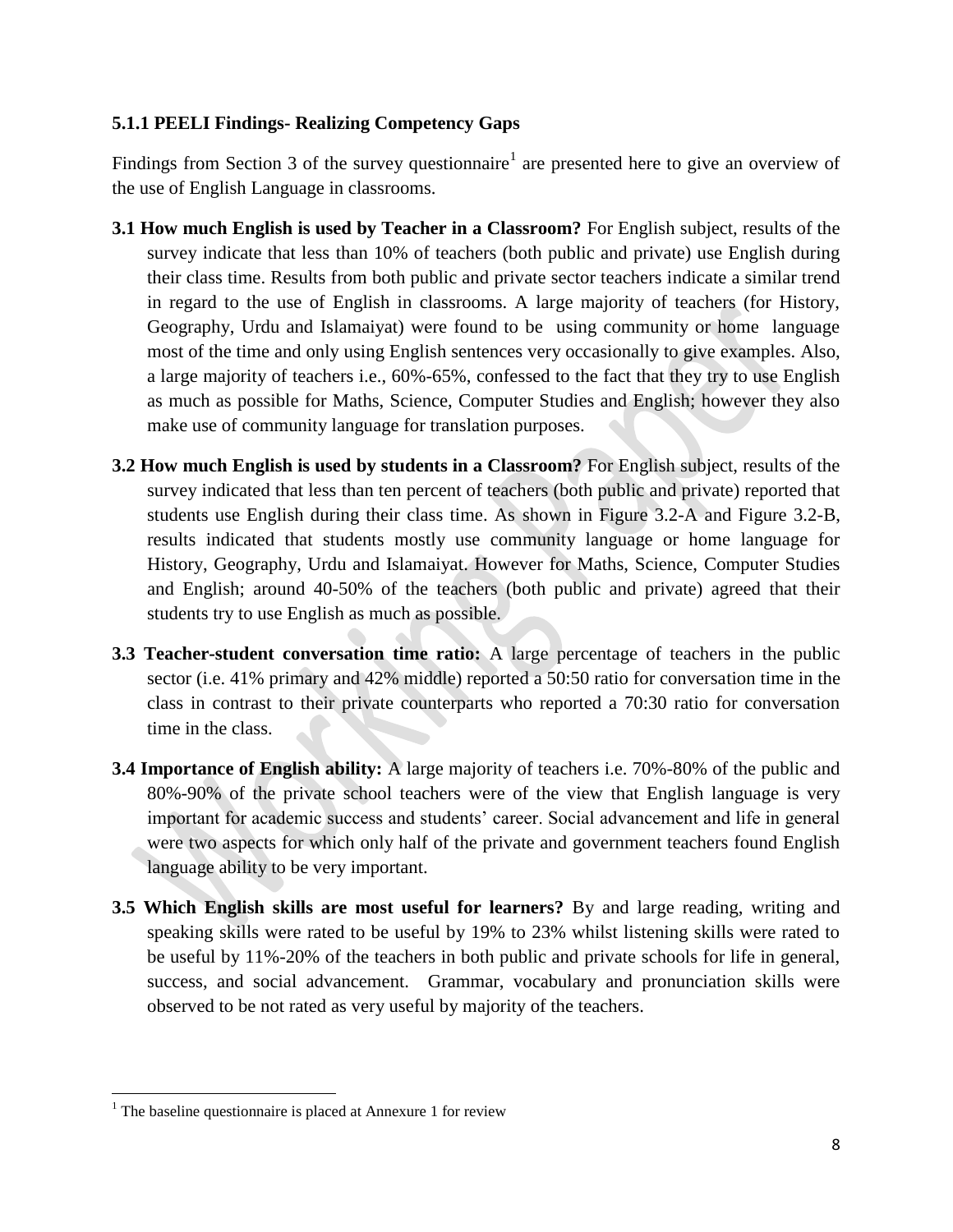#### **3.6 Understanding of English Medium Education:**

- **3.6.1: Textbooks for content subjects:** Results of the survey indicate that only 7-12% of public and 5-13% of private teachers understand that in English medium of education, text books for content subjects should be in English. The highest number of respondents i.e. 56% of public and 52% of private teachers opted for the textbooks to be completely bilingual in an English Medium Education.
- **3.6.2: The extent of English to be used by teachers in English Medium Education:** Majority of the teachers from both the sectors i.e. around 64% public and 66% private were of the view that teachers in an English Medium Education should use English in class as much as possible, however the community or home language should also be used when the students are facing particular difficulties.
- **3.6.3: The extent of English to be used by students in English Medium Education:** Majority of the teachers from both the sectors i.e. around 62% public and 61% private were of the view that students in an English Medium Education should use English in class as much as possible, however the community/home language can also be used when the students are facing particular difficulties in understanding the content.
- **3.7 Which English skills are most important for teachers to develop?** In public sector, a majority of the teachers regarded all the areas where they were weak or challenged as important including thinking, grammar, vocabulary, and pronunciation as well as the core skills of listening, writing and speaking skills, as their priorities. Reading was the least prioritized area and 75% of the teachers deemed the development of thinking skills as a key priority area. In private sector too, majority of the teachers regarded all the areas, thinking, grammar, vocabulary, and pronunciation skills together with listening, writing and speaking as their priorities. Speaking was the most prioritized area followed by thinking skills as indicated by 75% of private teachers.
- **3.8 Which language should be the main medium of instruction in schools in Punjab?**  Majority of the public sector teachers, 51% primary and 50% middle, opted for Urdu as the proposed medium of instruction. Results further show that in the private sector, only 35% of the teachers wanted English to be the medium of instruction.
- **3.9 Days of training teachers have received in each of these areas in the last two years**: More public sector teachers (75% middle and 70% primary) have received training in English Teaching Methodology than private sector teachers (59% middle and 51% primary).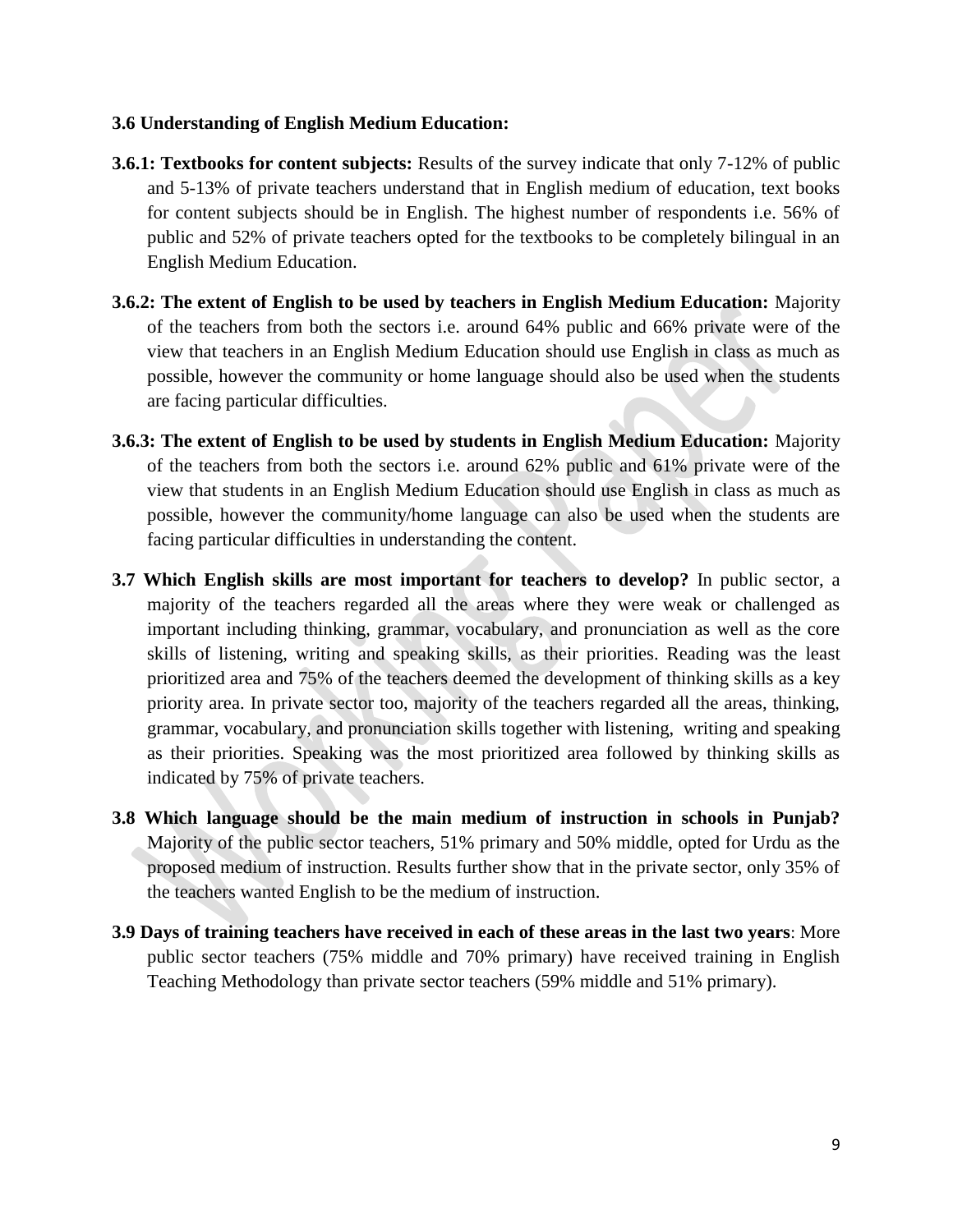## <span id="page-9-0"></span>**5.2 Assessing English language competency of teachers Through Annual Status of Education Report ASER Pakistan-2013**

The discussion in this section will focus on English language competency of students, drawing extensively from ASER findings

#### **ASER Orientation**

ASER Pakistan covers the entire age group of 5-16 as given under Article 25 A of the constitution of Pakistan making education a compulsory state obligation and fundamental right. The latest ASER Pakistan 2013 survey covers 183 districts across the country and 263,990 children aged 3-16.

## **ASER Survey Objectives:**

The survey's objectives are three fold:

- $\triangleright$  To get reliable estimates of the status of children's schooling and basic learning (reading and arithmetic level)
- $\triangleright$  To measure the change in these basic learning and school statistics from last year
- $\triangleright$  To interpret these results and use them to affect policy decisions at various levels.

#### **ASER Tools:**

The ASER tools have been benchmarked to grade II /III level competencies in English/Urdu/ Sindhi/Pashtu and Arithmetic as per the National Curriculum 2006.<sup>\*1</sup>

In this paper the ASER data will be analyzed focusing on children's (specifically from class 3 and class 5) ability to read a sentence in English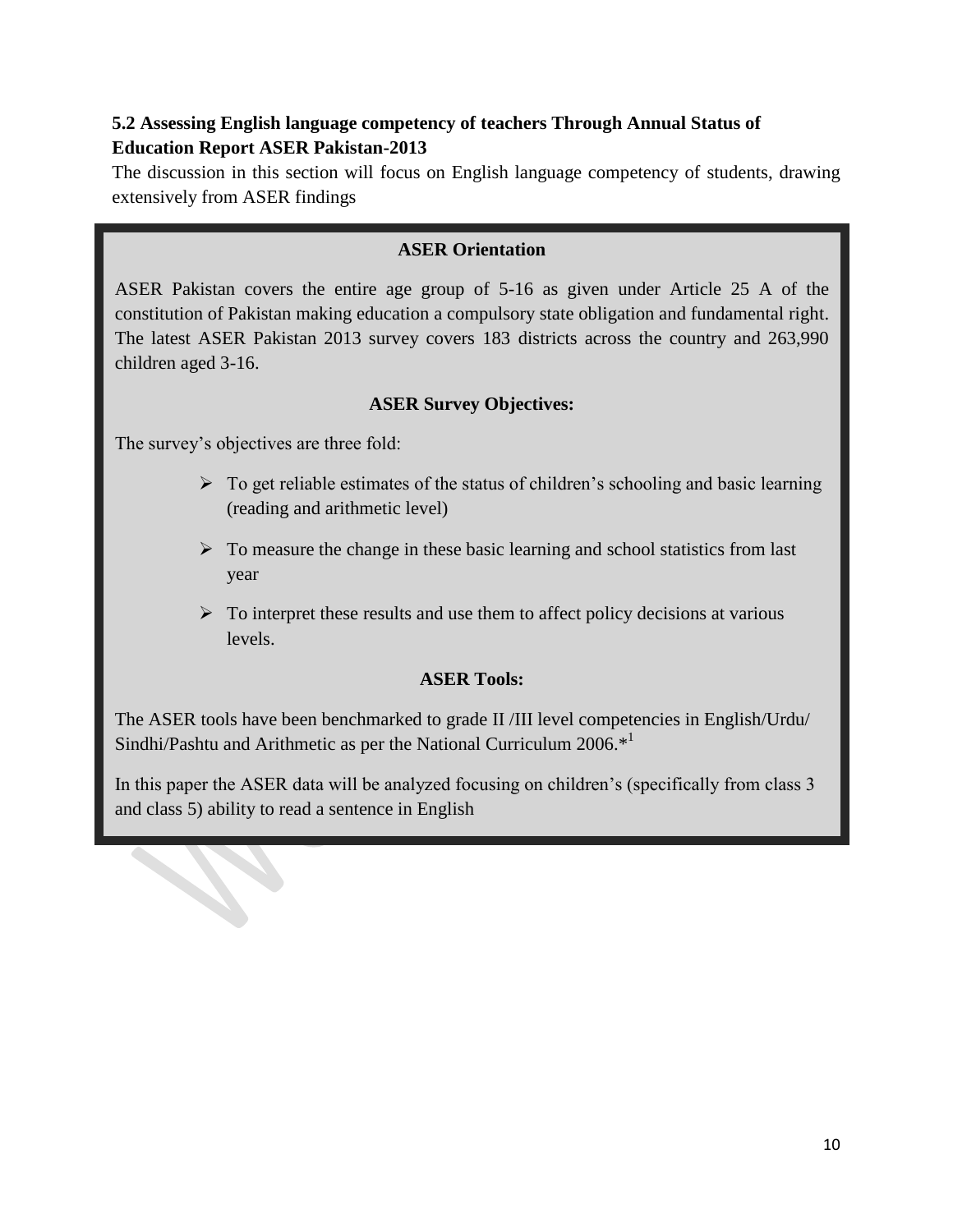## <span id="page-10-0"></span>**5.2.1 ASER Findings -Realizing Learning Gaps**

English learning levels show very low improvement over the years: 62% class 5 children could read sentences (class 2 level) compared to 61%in the previous year. ASER 2013 reveals that 70% of the private and 58% of the public sector class 5 children can read class 2 level sentences.





## <span id="page-10-1"></span>**5.3 Analysis**

## <span id="page-10-2"></span>**5.3.1 Attitude towards English Medium Education**

The National Education Policy was proposed to bring public sector education at par with global education standards and to make significant progress in enabling the young generation to develop proficiency in English. Findings from the research based evidences juxtaposed against the National Education Policy 2009 are analyzed below to highlight gaps and contradictions.

The Baseline survey gives a positive outlook of teachers' attitudes towards English. A large majority of teachers i.e. 70%-80% of the public and 80%-90% of the private school teachers regard English language as very important for academic success and students' career. Survey results also indicate that around 60% of the teachers expressed that they try to use English as much as possible for Maths, Science, Computer Studies and English. The ASER results depict a similar picture.

Many of the public sector teachers were concerned about how hastily the NEP 2009 policy actions have been implemented by a simple provincial declaration for English medium in all government schools, *"National Education Policy (2009) has not been implemented properly. Students who have never studied English are made to study all the subjects in English which is unfair"* said one public sector teacher from Sahiwal*. "What to say of the students, teachers themselves are neither trained nor qualified enough to deliver lessons in English"* said another public sector teacher from Toba Tek Singh.

#### <span id="page-10-3"></span>**5.3.2 Realizing Gaps and Contradictions- National Education Policy 2009**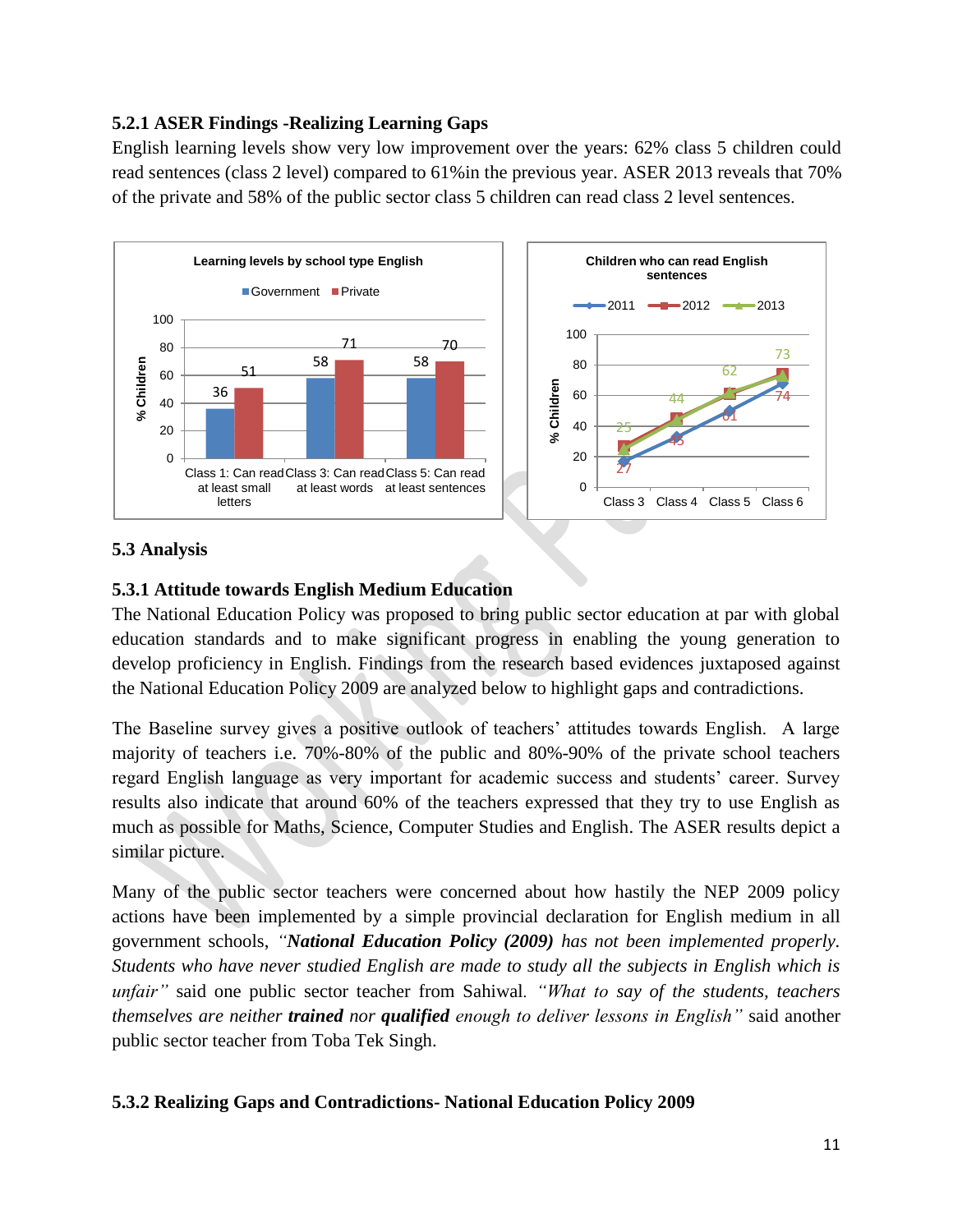The National Education Policy emphasizes on the need for a comprehensive school language policy that should be devised in close consultation with the provincial and district specific governments and other key stakeholders. The policy highlights the significance of improving English language education in Pakistan, with special reference to those that are disadvantaged socially, culturally and economically. However there are certain ambiguities that inhibit the implementation of the National Education Policy actions to improve the quality of English language instruction in Pakistan.

There are overt contradictory statements imbibed in the policy, for example the new policy states that the Provincial and area specific departments have the discretion to select the medium of instruction up to grade 5, however this statement is slightly in discord with another statement within the policy framework that declares that 'English should be a medium of instruction for sciences and mathematics from class 4 onwards. The policy clearly leaves the language of instruction from class 1 to class 5 to the whims of the key education decision makers, but there are no guidelines for the language of instruction to be used for secondary classes, except the fact that Mathematics and Sciences from class 6-10 should be taught in English.

An important fact to be taken under consideration is how the policy itself is subtly advocating the language apartheid to flourish in Pakistan by establishing a system that allows for social stratification. Making the medium of instruction for primary schools a choice variable for the provincial and area specific governments is an erroneous decision, as some children are exposed to English language at an early age whilst the others are not, and this implicitly marks the onset of a deep rooted process of social segregation. Moreover, many children drop out of school after class 5 and if they have not been acquainted to the English language in these years, the Government is veritably producing socially and professionally handicapped human capital. However, introducing English as a medium of instruction at the beginning of a child's academic life (read class1) is not also recommended as it would be difficult for a child to get grips on the subject matter in a language that he/she has not been acquainted to and has not been using at home, instead English language should be first introduced as a subject in class1 and at the primary level teachers should stress on building a child's spoken, written and comprehension skills, so that later on these skills can be put to use to understand other complex subjects like science and mathematics. This notion has also been unequivocally highlighted in the Indian National Council of Educational Research and Training: "At the initial level, English must be taught in relation to other subjects as well and will gradually move towards language teaching. Thus the gap between English as a subject and English as a medium should be bridged, the ultimate aim is to create a system that does not differentiate between teaching a language and using a language."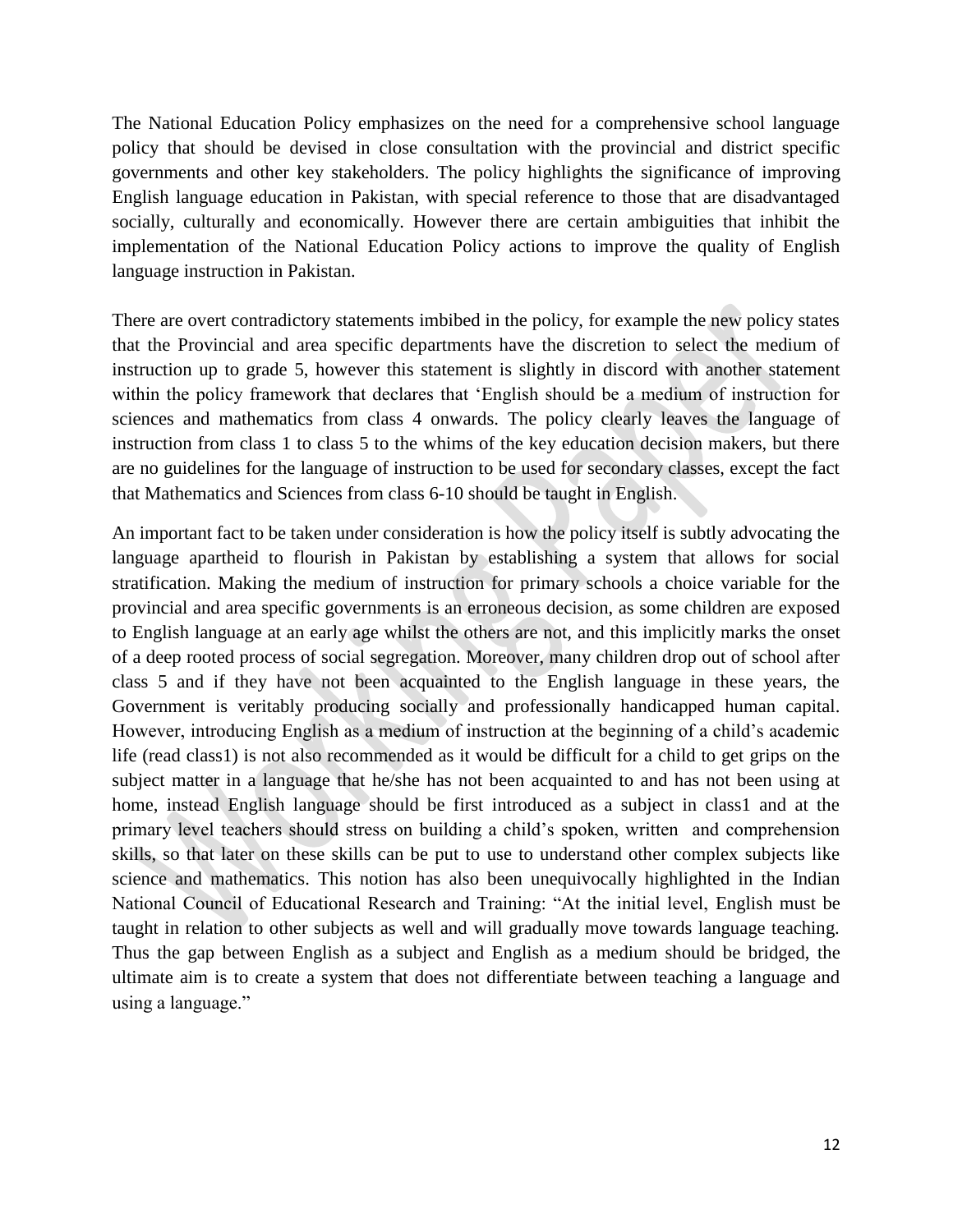## <span id="page-12-0"></span>**Conclusion**

We conclude that majority of the school types, whether government or private seem to be failing their communities in terms of English language learning of their students. Some trends are extremely positive: for example a sizeable majority of the teachers reported that they use English language to deliver lessons for all subjects and have received adequate days of training in this regard. However, not all trends are positive. Teachers in both public and private sector schools still lack conceptual and practical competencies, skills and attitudes required to deliver lessons in English. The National Education Policy of 2009 has provided space to English and mother tongue as well, but the steps towards operationalization of a foreign language or mother tongue remain inadequate with teachers having insufficient knowledge of the foreign language and its systematic linguistic delivery across core skills of listening, reading, speaking and writing.

The gravity of the situation merits a concerted effort on the part of the Government to plan a practical framework that could fill the gaps created by the current bottlenecks to properly implement the policy vis a vis English medium in public sector schools. The structured interviews with teachers pointed positively towards their willingness to communicate their perspectives openly. It would be useful to consult them for their experienced viewpoints on what is needed for the reforms to succeed. Besides this, initiatives need to focus on the demand side of the problem with stakeholders aligned with the supply side in a manner that the impact is multiplied and good quality English education is offered to all learners.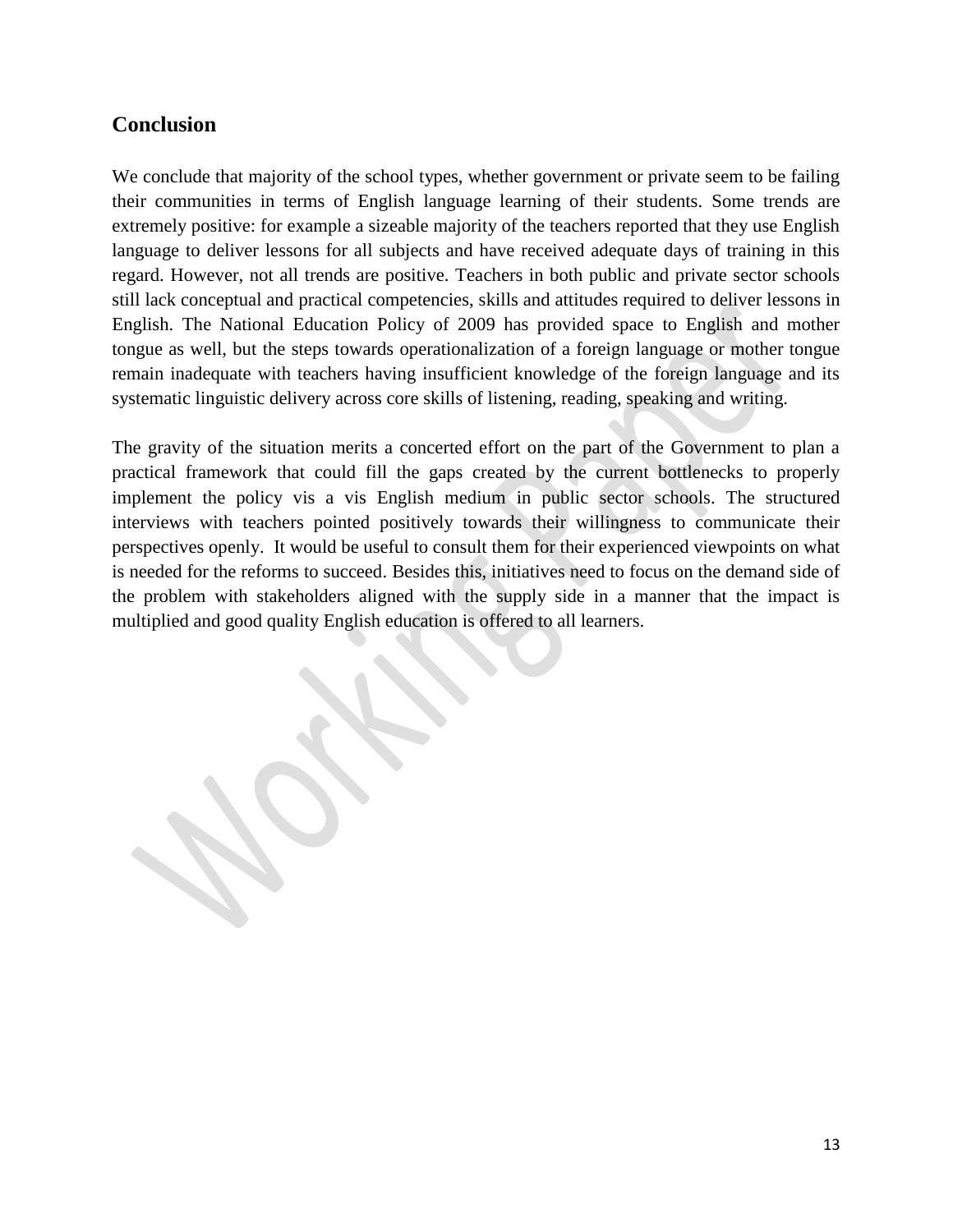## <span id="page-13-0"></span>**Policy Reforms**

The recommendations which follow have emerged from the findings of the studies:

#### *A-FOR POLICY MAKERS:*

- 1) The National Education Policy of 2009 has provided space to English as a medium of instruction, but we recommend a close review of the National Educational Policy (2009) and the provincial Sector Plans/Policy in light of the current 'capacities' of teachers, their abilities to deliver lessons in English within diverse settings across regions. For English to remain as a medium of instruction, or a strategic language in schools a well planned framework should be implemented which guides the recruitment criteria, texts and learning materials, class duration, and enhances the skill sets of teachers through vigorous continuous professional development and follow up support programs closest to their locations.
- 2) Government should support schools at primary level with a better mix of older and younger teachers to mitigate against a culture that resists change due to age and lower qualifications. To accomplish this, Government could perhaps use the extensive data and human resource management information system (HRMIS) developed by the Schools Education Department (SED) to review the faculty's age and qualification profile of each primary school at district/sub-district level.
- 3) Textbooks could be redesigned, to become less theoretical, thematically interesting linked to local contexts and more upfront on content covering the four key skills including grammar, vocabulary building and application. Some states in India such as Orissa have come up with innovative textbooks with short units that can be "covered" within a single class (Sunwani 2005), incorporating the idea of a reading card (ref/.annex).
- 4) Steps have already been taken by the Punjab Textbook Board (PTTB) to improve the quality of textbook material in Punjab, but language development is seen to be missing from textbooks. Subject textbooks need to be reviewed to be more supportive for language development as well as content knowledge.
- 5) In all public schools, students are directly promoted to class 1 after completing one year of pre-school called "kachi". The syllabus of class 1 goes beyond the capacity of students and is not aligned to the National Curriculum student learning outcomes (SLOs) at that level for English. To make it easier for students, Government could make provision for better transition linkages of competencies across Katchi and grade one and for all grades up to five, so that students enjoy and grasp emergent vocabulary in a foreign language through scaffolding techniques(using home language or Urdu) and build routines for reading, listening, speaking and writing.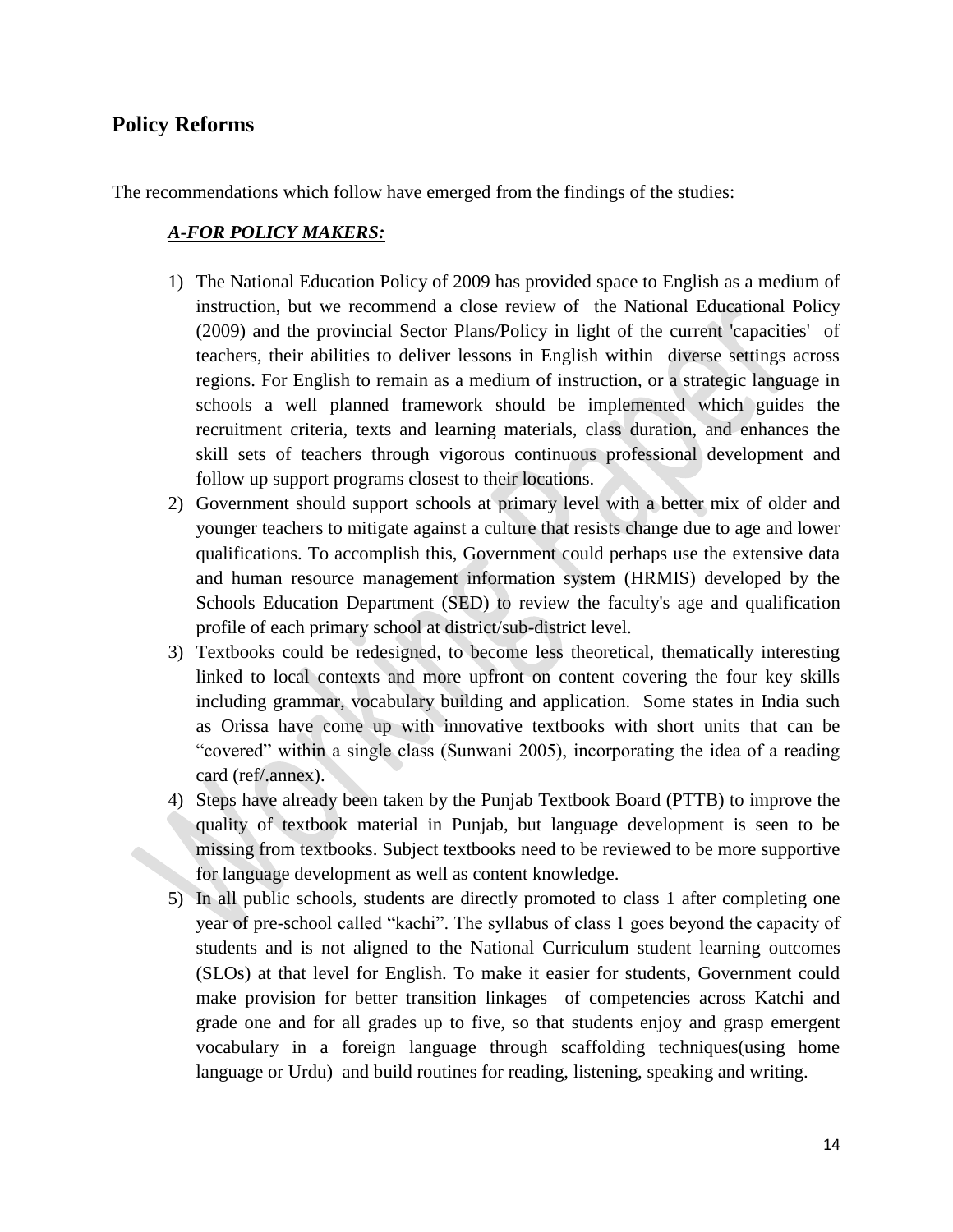#### *B-FOR TRAINING INSTITUTIONS:*

- 1) Training institutions need to review the current training and continuous professional development framework and support of teachers for English competencies, in order to increase their ability to use English for all subjects. This can be accomplished by setting the parameters for English Language proficiency, which can be enforced and strictly monitored by the concerned authorities. Training institutes should identify the benchmarks across English language domains that teachers need to attain and use the assessment to guide further programs.
- 2) Although training institutions are conducting intensive workshops, there is a need for more regular professional development workshops that happen outside the current intensive summer holiday period.
- 3) Majority of the teachers prioritized training in English teaching methodology, lesson planning and IT-Computer literacy. These areas can be stressed upon during training and development of new and current teaching workforce across the board. High schools and elementary schools with computer labs may be further co-opted as support centres mapped for easy accessibility of teachers on a monthly basis.
- 4) Focus should be on upgrading the knowledge of teachers on core English skills including listening, speaking, reading and writing.
- 5) A proper assessment of the effectiveness of training programs for English should be made by an independent organization/committee. Based on the rigorous assessment of content and beneficiaries, new training programs should be designed to tap the areas in which earlier training programs did not meet the desired objectives.

## *C-FOR TEACHERS/HEAD TEACHERS:*

- 1) Head teachers should constantly organize small scale planning/review meetings, training workshops in schools, trainers being the teachers who have performed well in previous training programs organized by Education Extension Centers/DTSCs/CTSCs. A review or perhaps a monthly assessment of these could be sent to district teacher training centres as a guide to further training workshops.
- 2) The teachers should be familiar to use a variety of methods to inspire children, empowering them to build their language competencies
- 3) Teachers are requested to contribute to the formulation of their own teaching tools (reading cards, worksheets etc) which are separate and apart from the usual textbooks to make learning easier for the children.
- 4) Lessons prepared for English language courses should be relevant to Pakistan so that the children can relate to the course content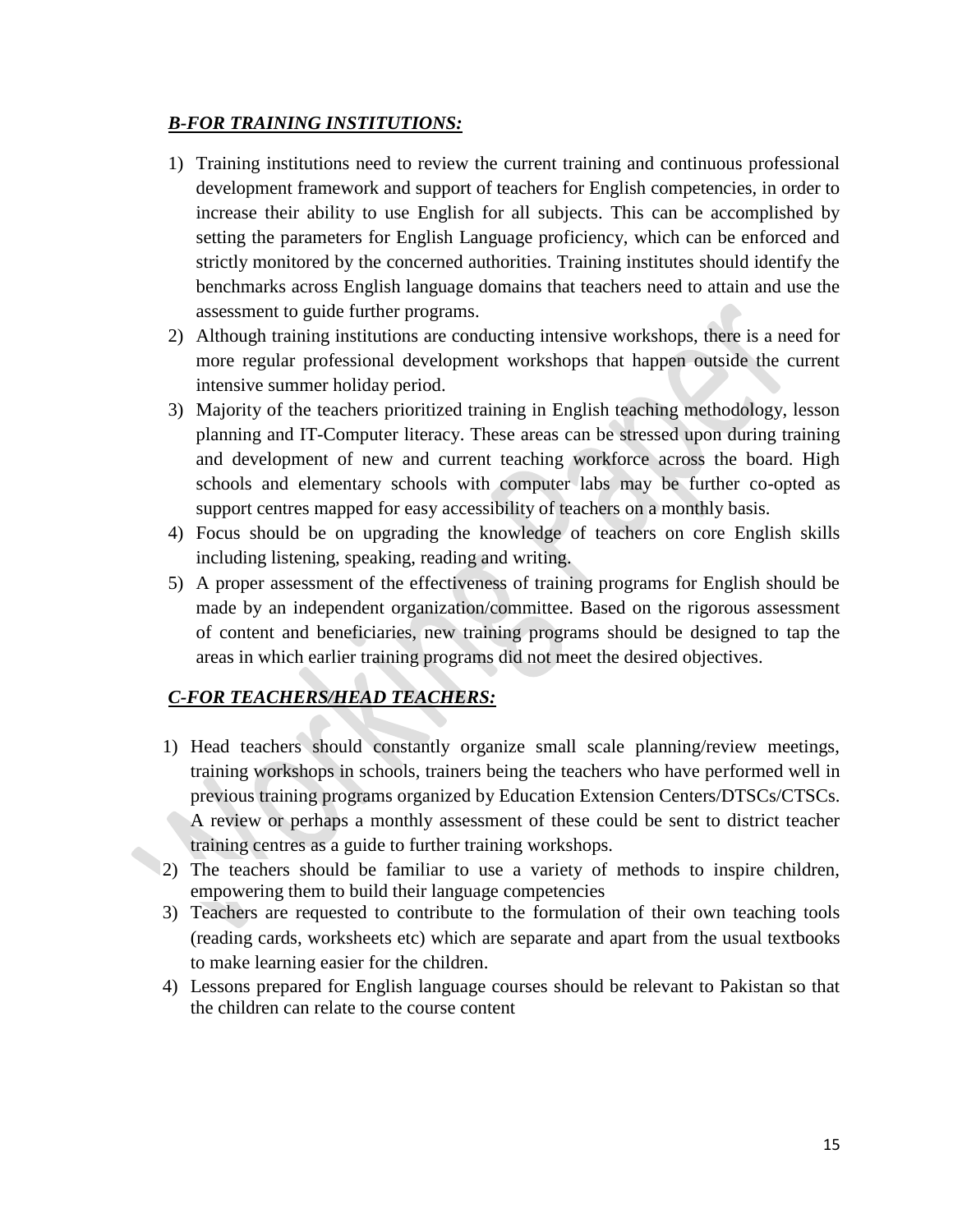## <span id="page-15-0"></span>**Bibliography**

Ahmed, S. I. (2011). Issue of medium of instruction in Pakistan. *International Journal of Social Sciences and Education Vol 1* .

Alam, T., & Farid, S. (2011). Factors Affecting Teacher Motivation. *International Journal of Business and Social Sciences* .

Analysis of Grade Three Students Performance in the subject of English in Pakistan. (2012, November). *American International Journal of Contemporary Research* .

(2006). *Analysis of Teacher Education: Towards a Strategic Framework for Teacher Education and Professional Development.* UNSECO & USAID.

Aslam, M., De, A., Kindgdon, G., & Kumar, R. (2012). Economic Returns to Schooling and Skills - An analysis of India and Pakistan. *Working Paper: Economic Returns to Schooling and Skills - An analysis of India and Pakistan* . Pakistan: Research Consortium on Educational Outcomes and Poverty (RECOP).

Bressoux, P., & K., F. (1996). The Effects of Teachers' Training on Pupils' Achievement: the case of elementary schools in France. *School Effectiveness and School Improvement , 7* (3), 252- 279.

Chingos, M. M. (2011). It's Easier to Pick a Good Teacher than to Train One: Familiar and New Results on the Correlates of Teacher Effectiveness. *Economics of Education Review* , 449–465.

Clark, H. H. (1993). *Arenas of Language Use.* University of Chicago Press.

Coleman, H. (2010). *Teaching and Learning in Pakistan: The Role of Language in Education.* British Council .

D., H. W. (1985). Designing and Implementing Performance-Based Career Ladder Plans. *Educational Leadership V43.* , 57-61.

Gift Masaiti, P. (2011). The University of Zambia Pre-Service Teacher Education Programme: Is It Responsive to Schools and Communities' Aspirations? *European Journal of Educational Studies* .

Guajardo, J. (2013). *Teacher Motivation: Theoretical Framework, Situation Analysis of Save the Children Country Offices, and Recommended Strategies.*

Hanif, A., & Saba, K. (2000). A study of effectiveness of trained and untrained teachers at elementary level. Punjab, Lahore: Unpublished PhD Thesis - University of Punjab.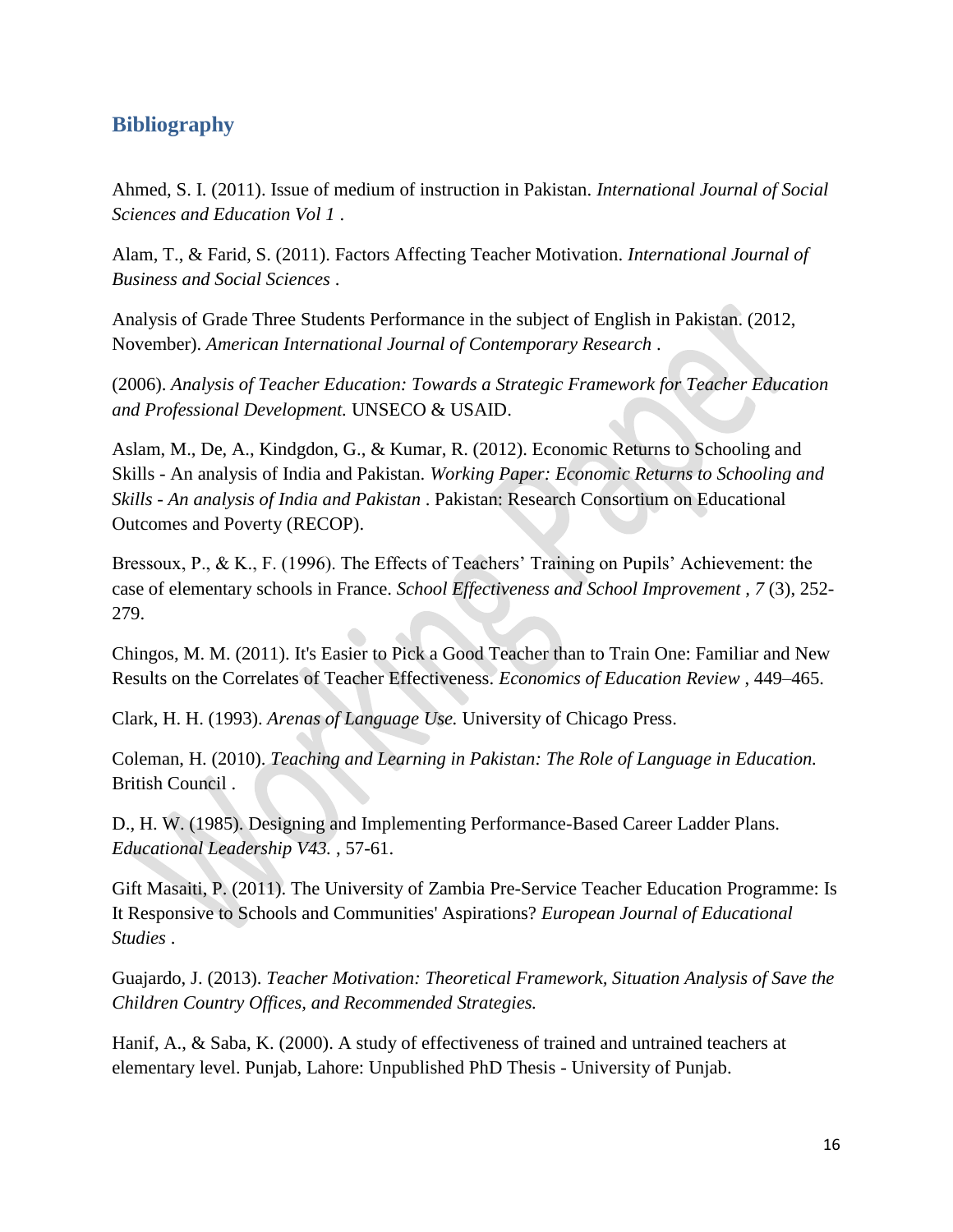Harrub, B., Thompson, B., & Miller, D. (2003). The Origin of Language and Communication. Retrieved October 30, 2014, from http://www.trueorigin.org/language01.asp

Imran, M. (2009). A Comparative Study of Quality of Education in Public and Private Secondary Schools of Punjab. Rawalpindi, Punjab, Pakistan: University of Arid Agriculture.

International Conference on Education. (2004). *UNESCO International Bureau of Education.*

Jahangir, S. F., Saheen, N., & Kazmi, S. F. (2012). In-service Training: A Contributory Factor Influencing Teachers' Performance. *International Journal of Academic Research in Progressive Education and Development* .

Joanna Baker, H. W. (2000). *English Language Teacher's Handbook: How to Teach Large Classes with Few Resources.* London: Bloomsbury Academic.

Karpati, A. (2009). *Teacher training and professional developmen.* Greenbook.

Mayesm, A. S., B.M, & S.H. (2002). *Teaching, Learning and the Curriculum in Secondary Schools.* London: RoutledgeFalmer.

McKay, S. L. (2003). Teaching English As An International Language: Rethinking Goals and Perspectives. *The Electronic Journal for English as a Second Language , 7* (1).

Moore, A. (2004). *The good teacher: Dominant discourses in teaching and teacher education.* London: Routledge Palmer.

Nishith Prakash, M. A. (2013). The Returns to English-Language Skills in India. *Economic Development and Cultural Change* , 335-367.

Paul Bennell, K. A. (2007). Teacher Motivation in Sub-Saharan Africa and South Asia. *Department for International Development: Educational Papers* .

Prabhu, N. (1987). *Second Language Pedagogy.* Oxford University Press.

Puteh, A. (2010). The Language Medium Policy in Malaysia: A Plural Society Model? *Review of European Studies* .

Rosenzweig, M., & Munshi, K. (2009). Why is Mobility in India so Low? Social Insurance, Inequality, and Growth. *National Bureau of Economic Research* .

Rosser, M., & Massey. (2013). *ducational Leader: The Power of Oneself.* Peter Lang Publishing.

Shamim, F. (1993). Teacher-Learner Behaviour and Classroom Processes in Large ESL classes in Pakistan. UK: Unpublished PhD Dissertation - University of Leeds.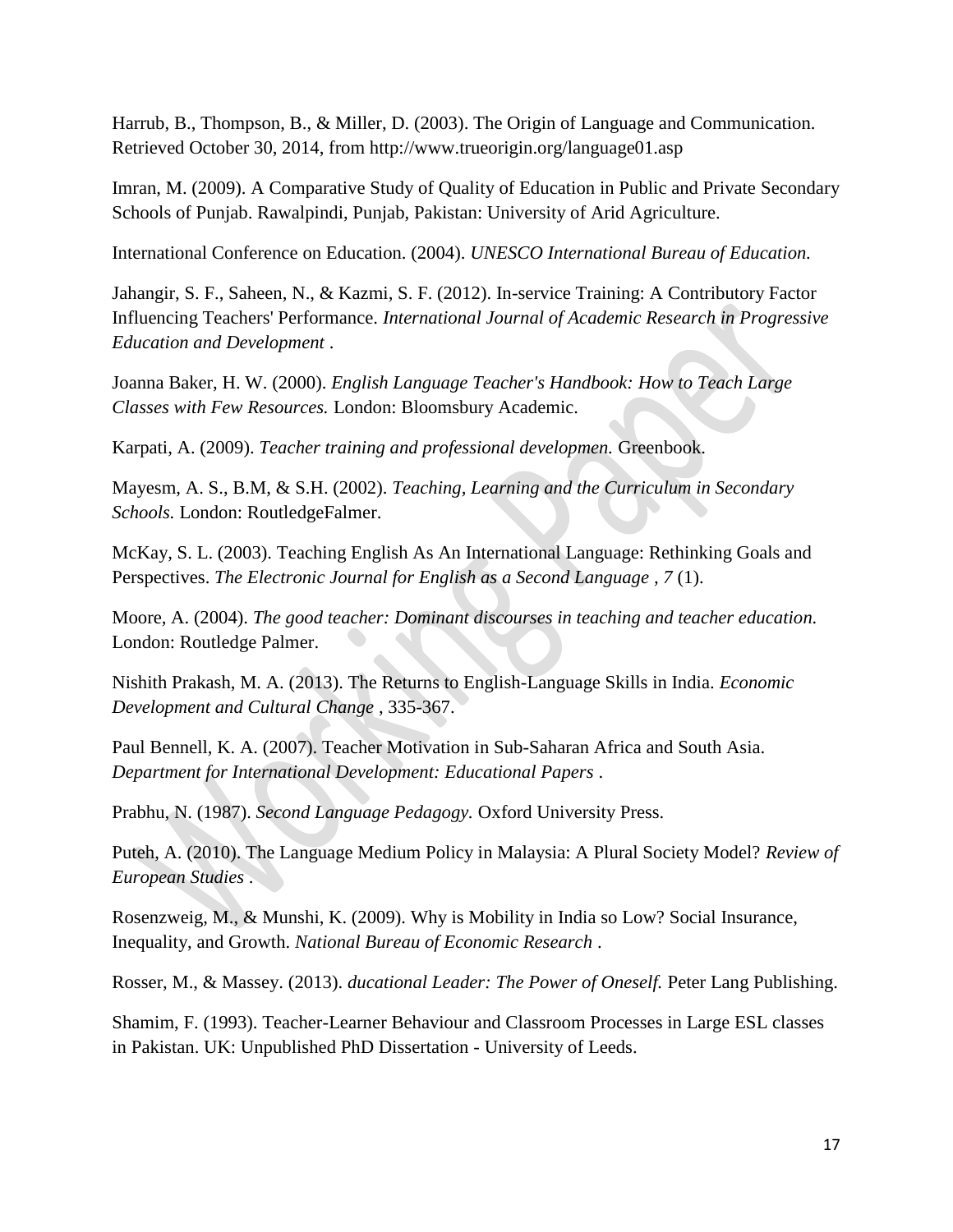Torres, C. C. (2006). *Omniglot - the language encylopedia*. Retrieved January 01, 2013, from omniglot.com: http://www.omniglot.com/language/articles/engunilang.php

(2002). *What Makes Teachers Tick?* London: VSO.

.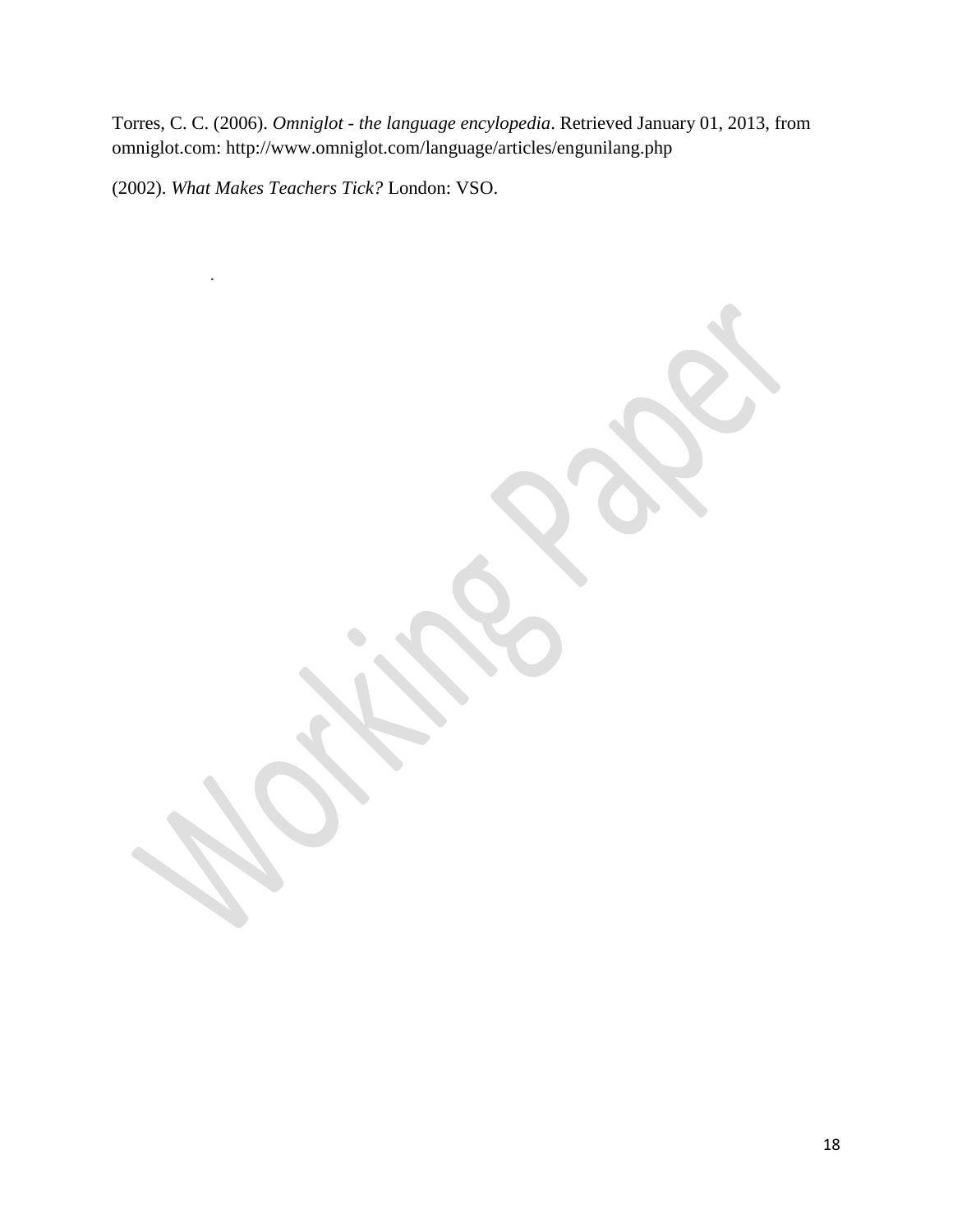# **ANNEXURES**

## **I-Punjab Education and English Language Initiative Baseline Questionnaire**

## **1. BACKGROUND INFORMATION**

|                            | Name of teacher: ________                                                   |                                                                                |            |             |              |
|----------------------------|-----------------------------------------------------------------------------|--------------------------------------------------------------------------------|------------|-------------|--------------|
| 1.1 Age:<br>1.2 Gender:    | Less than 20                                                                | $20-35$ years<br>$\Box$                                                        | المستطيعات | 36-50 years | 51 and older |
| $\Box$ Male                |                                                                             | Female                                                                         |            |             |              |
| $\Box$<br>$\Box$<br>$\Box$ | 1.3 Highest Education:<br>FA/FSc<br>BA/BSc<br>MA/MSc<br>Phd above<br>Others |                                                                                |            |             |              |
|                            | <b>1.4 Professional Education:</b>                                          |                                                                                |            |             |              |
|                            | <b>CT</b>                                                                   |                                                                                |            |             |              |
| $\Box$                     | <b>PTC</b>                                                                  |                                                                                |            |             |              |
| $\Box$                     | <b>B.Ed</b>                                                                 |                                                                                |            |             |              |
|                            | M.Ed                                                                        |                                                                                |            |             |              |
|                            | Others                                                                      |                                                                                |            |             |              |
|                            | Yes<br>No                                                                   | 1.5 Are you currently enrolled in any professional course, training or degree? |            |             |              |
|                            |                                                                             |                                                                                |            |             |              |
|                            | 1.6 What grades do you teach?<br>$1-5$                                      |                                                                                |            |             |              |
|                            | $6 - 8$                                                                     |                                                                                |            |             |              |
|                            | $10-12$                                                                     |                                                                                |            |             |              |
|                            |                                                                             |                                                                                |            |             |              |

## **1.7 How long have you been a teacher?**

 $\Box$  This is my first year

 $\Box$  1-2 years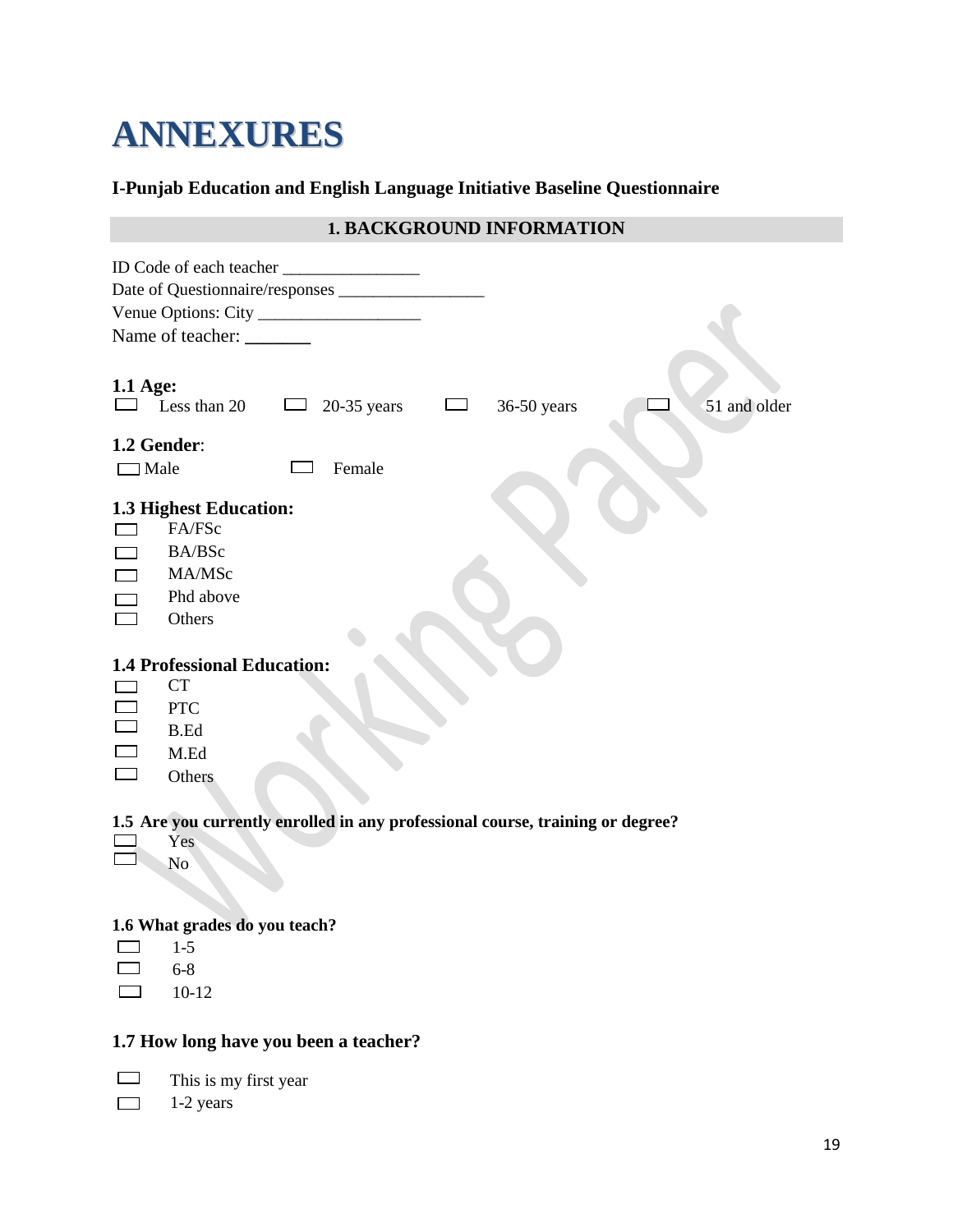$\Box$  3-5 years  $\Box$  6-10 years  $\Box$  More than 10 years

**1.8 How many institutions have you worked with during this period?**

 $\Box$  1 only  $\Box$  2-3  $\Box$  4-5  $\Box$  6 or above

#### **1.9 How long have you been in your current school/institution?**

- $\qquad \qquad$ 1-2
- $\boxed{\phantom{1}}$ 3-5 years
- $\qquad \qquad \Box$ 6-10 years
- $\overline{\phantom{a}}$ More than 10 years

#### **2. TEACHING & TRAINING**

#### **2.1. How many periods do you teach per week? (Drop down menu)**

- $\Box$  less than 10
- $\Box$  10-19
- $\Box$  20-39
- $\Box$  more than 39

#### **2.2 What is the size of your average class? (Drop down menu)**

- $\Box$  less than 10
- $\Box$  10-19
- $\Box$  20-39
- $\Box$  more than 39

#### **2.3 How many grades/classes do you teach in the same classroom? (Drop down menu)**

- $\Box$  1  $\Box$  2  $\overline{\phantom{a}}$  3  $\Box$ 4
- 
- $\Box$
- More than 5 $\Box$

5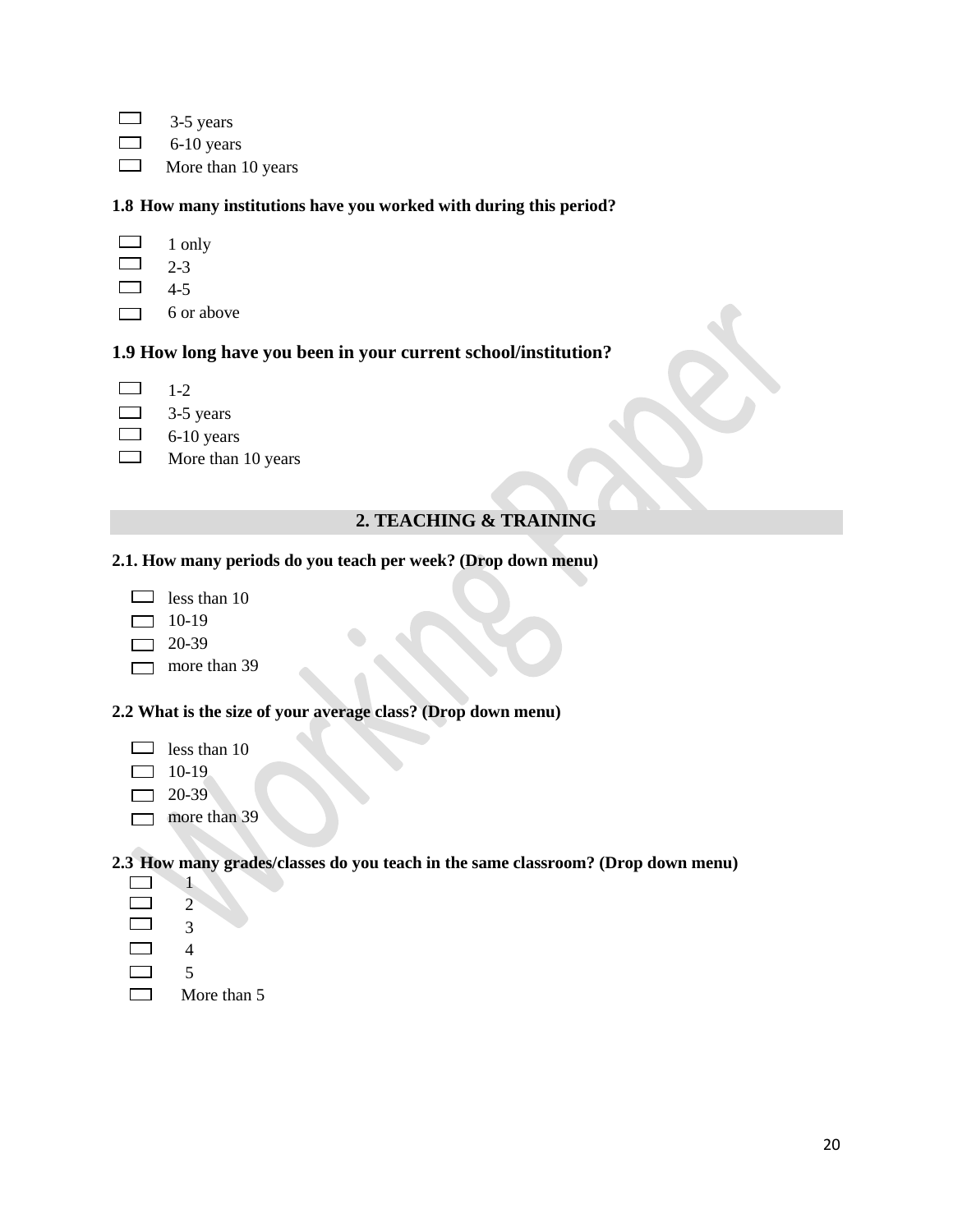| 2.4 How many days of training have you received in each | (Drop down menu for each option): |  |  |  |  |
|---------------------------------------------------------|-----------------------------------|--|--|--|--|
| of these areas in the last two years?                   | $1-7$ days<br>$8-14$<br>one       |  |  |  |  |
|                                                         | $15 - 21$<br>more than 21         |  |  |  |  |
| IT-computer literacy                                    |                                   |  |  |  |  |
| Admin/documentation (reporting, processes, paperwork)   |                                   |  |  |  |  |
| Lesson planning                                         |                                   |  |  |  |  |
| <b>English Teaching Methodology</b>                     |                                   |  |  |  |  |
| Subject-Specific Methodology                            |                                   |  |  |  |  |
| Assessment                                              |                                   |  |  |  |  |
| <b>Child Protection</b>                                 |                                   |  |  |  |  |
| Other: please specify_                                  |                                   |  |  |  |  |
|                                                         |                                   |  |  |  |  |

| 2.5 How much do you agree with<br>these statements about training you<br>have received?             | Strongly<br>Agree | Agree | Disagree | Strongly<br>Disagree | Not.<br>Sure |
|-----------------------------------------------------------------------------------------------------|-------------------|-------|----------|----------------------|--------------|
| Training was lecture-based.                                                                         | 5                 | 4     | 3        | $\overline{2}$       |              |
| Training demonstrated activity based-<br>learning clearly.                                          |                   |       |          |                      |              |
| I clearly understood the aims of the<br>training.                                                   |                   |       |          |                      |              |
| The training was an appropriate<br>length.                                                          |                   |       |          |                      |              |
| The training went into enough depth<br>in the target subject.                                       |                   |       |          |                      |              |
| Trainers were highly skilled.                                                                       |                   |       |          |                      |              |
| I felt able to reproduce methodology<br>demonstrated in training in my<br>classroom after training. |                   |       |          |                      |              |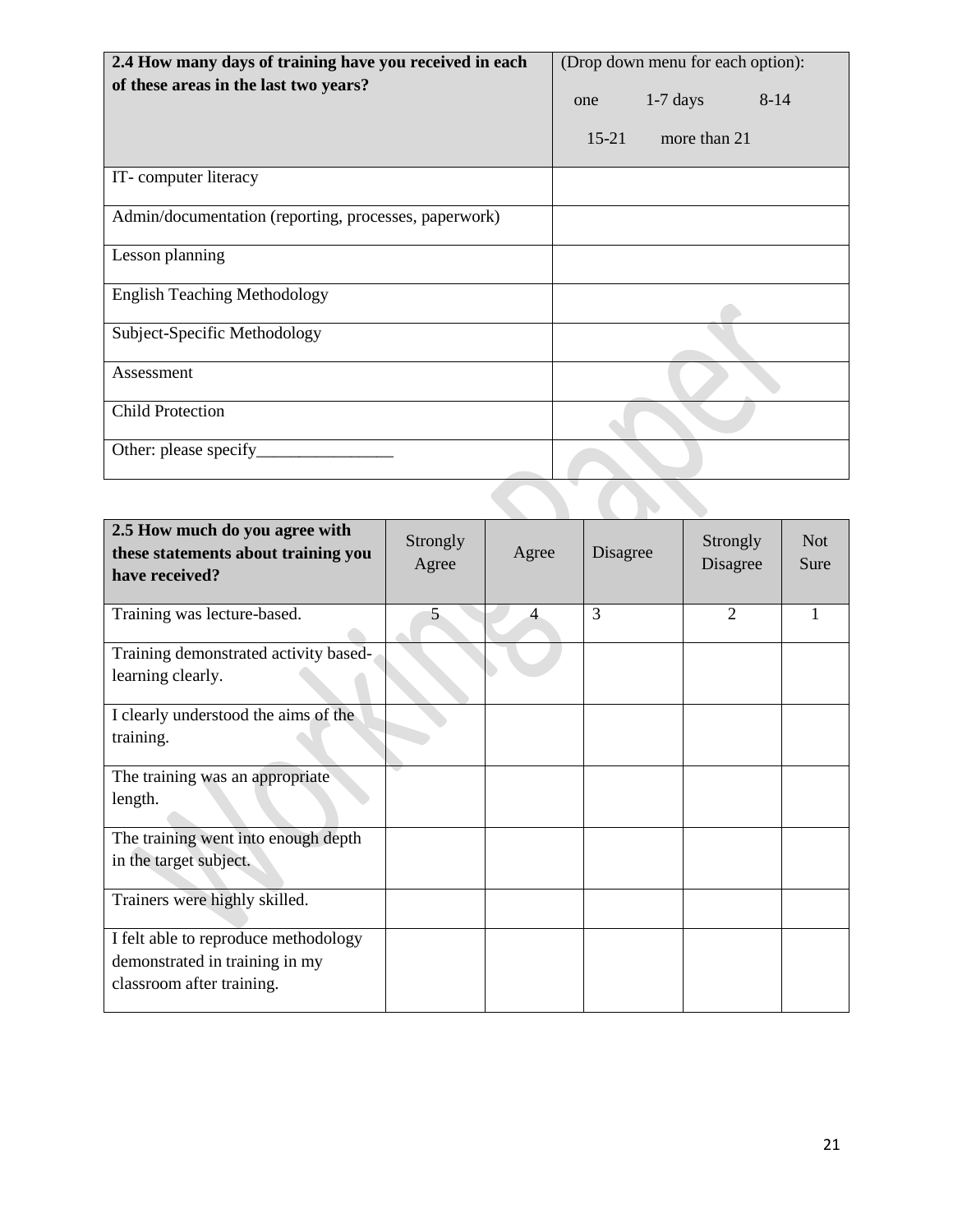| 2.6 How relevant was training to your<br>current development needs? (Please tick<br>as relevant) | Very<br>relevant | Quite<br>relevant | Slightly<br>relevant | <b>Not</b><br>irrelevant | <b>Not</b><br>Applicable |
|--------------------------------------------------------------------------------------------------|------------------|-------------------|----------------------|--------------------------|--------------------------|
| IT-computer literacy                                                                             | $\overline{4}$   | 3                 | 2                    |                          | $\boldsymbol{0}$         |
| Admin (lesson planning, reporting,                                                               |                  |                   |                      |                          |                          |
| processes, paperwork)                                                                            |                  |                   |                      |                          |                          |
| <b>English Teaching Methodology</b>                                                              |                  |                   |                      |                          |                          |
| Subject-Specific Methodology                                                                     |                  |                   |                      |                          |                          |
| Others (comment box                                                                              |                  |                   |                      |                          |                          |
|                                                                                                  |                  |                   |                      |                          |                          |

| 2.7 What kind of training would you like<br>more of?     | This is a<br>priority<br>area for me | This is<br>useful but<br>not a<br>priority | This is<br>interesting<br>to me, but I<br>don't need<br>training in<br>it now. | This is not<br>interesting<br><b>or</b><br>necessary<br>for me |
|----------------------------------------------------------|--------------------------------------|--------------------------------------------|--------------------------------------------------------------------------------|----------------------------------------------------------------|
| IT-computer literacy                                     | $\overline{3}$                       | $\overline{2}$                             | $\mathbf{1}$                                                                   | $\overline{0}$                                                 |
| Admin/documentation (reporting, processes,<br>paperwork) |                                      |                                            |                                                                                |                                                                |
| Lesson planning,                                         |                                      |                                            |                                                                                |                                                                |
| <b>English Teaching Methodology</b>                      |                                      |                                            |                                                                                |                                                                |
| Subject-Specific Methodology                             |                                      |                                            |                                                                                |                                                                |
| Assessment                                               |                                      |                                            |                                                                                |                                                                |
| Other (comment box_                                      |                                      |                                            |                                                                                |                                                                |
|                                                          |                                      |                                            |                                                                                |                                                                |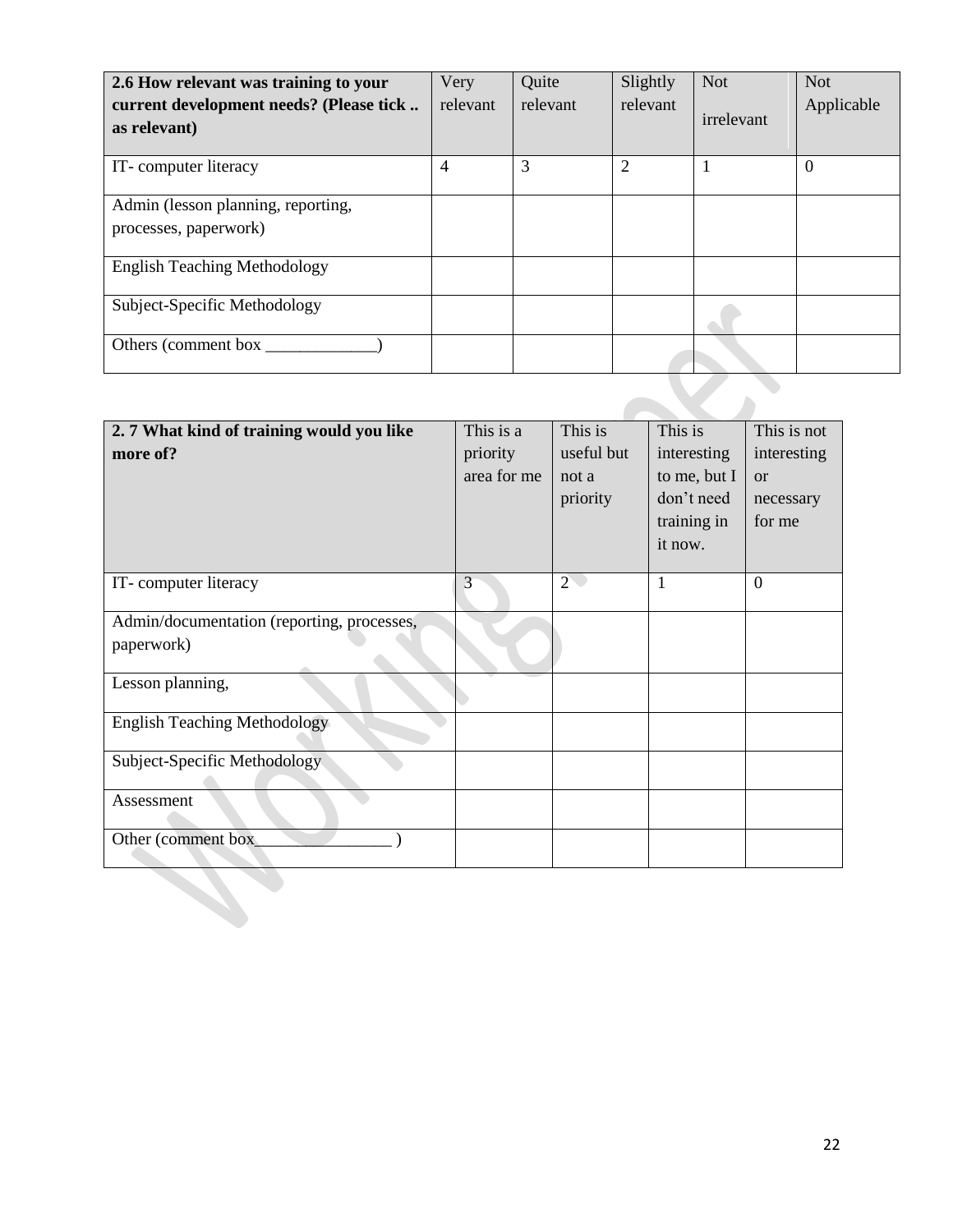## **3. ENGLISH**

| 3.1 How do you          | I use English  | I use English as                                                                       | I use the community                                                    | I use                                                                        | I don't teach   |
|-------------------------|----------------|----------------------------------------------------------------------------------------|------------------------------------------------------------------------|------------------------------------------------------------------------------|-----------------|
| use English in your     | only in class, | much as possible,                                                                      | language most of                                                       | community                                                                    | this teach      |
| classroom?              | all the time   | but I use the<br>community<br>language when<br>students have<br>particular difficulty. | the time and give<br>examples of English<br>sentences<br>occasionally. | language all the<br>time with<br>occasional key<br>vocabulary in<br>English. | this<br>subject |
| English                 | $\overline{4}$ | 3                                                                                      | $\overline{2}$                                                         |                                                                              | $\overline{0}$  |
| Urdu                    |                |                                                                                        |                                                                        |                                                                              |                 |
| <b>Social Studies</b>   |                |                                                                                        |                                                                        |                                                                              |                 |
| History                 |                |                                                                                        |                                                                        |                                                                              |                 |
| Geography               |                |                                                                                        |                                                                        |                                                                              |                 |
| <b>Computer Studies</b> |                |                                                                                        |                                                                        |                                                                              |                 |
| Science                 |                |                                                                                        |                                                                        |                                                                              |                 |
| Maths                   |                |                                                                                        |                                                                        |                                                                              |                 |
| Islamaiyat              |                |                                                                                        |                                                                        |                                                                              |                 |

| 3.2 How do your<br>students use<br><b>English in your</b><br>classroom? | They use<br>English<br>only in class<br>all the time. | They use English as<br>much as possible,<br>but they use the<br>community<br>language when they<br>have particular<br>difficulty. | They use the<br>community<br>language most of<br>the time and speak<br>English only when<br>asked to. | They use<br>occasional key<br>vocabulary in<br>English. | I don't teach<br>this subject |
|-------------------------------------------------------------------------|-------------------------------------------------------|-----------------------------------------------------------------------------------------------------------------------------------|-------------------------------------------------------------------------------------------------------|---------------------------------------------------------|-------------------------------|
| English                                                                 | 4                                                     | 3                                                                                                                                 | $\overline{2}$                                                                                        | 1                                                       | $\overline{0}$                |
| Urdu                                                                    |                                                       |                                                                                                                                   |                                                                                                       |                                                         |                               |
| <b>Social Studies</b>                                                   |                                                       |                                                                                                                                   |                                                                                                       |                                                         |                               |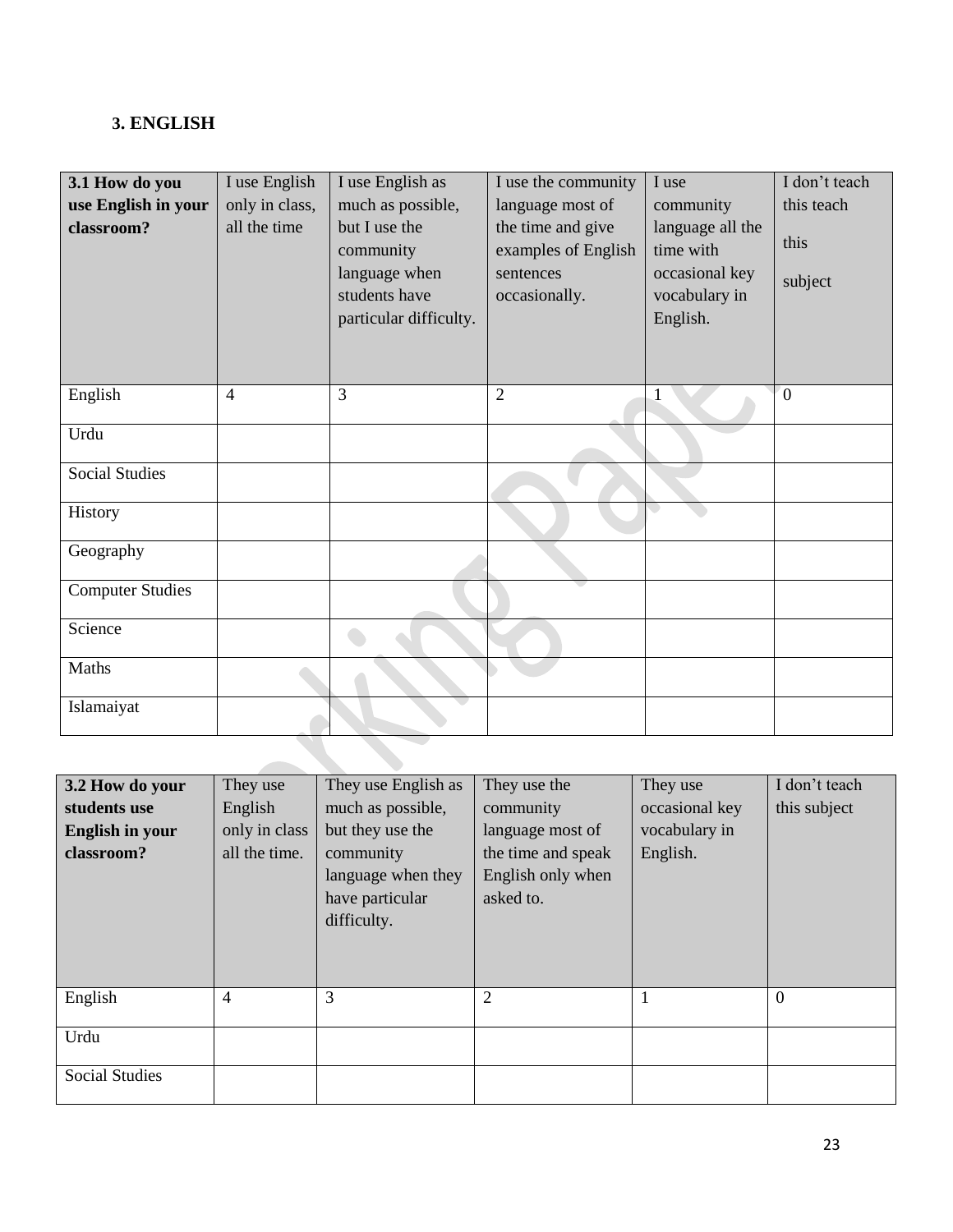| History                 |  |  |  |
|-------------------------|--|--|--|
| Geography               |  |  |  |
| <b>Computer Studies</b> |  |  |  |
| Science                 |  |  |  |
| Maths                   |  |  |  |
| Islamaiyat              |  |  |  |

#### **3.3 In your class, how much time do you talk compared to your students in any language?**

- □ 90% Teacher talk, 10% student talk
- □ 70% Teacher talk, 30% student talk
- □ 50% Teacher talk, 50% student talk
- □ 30% Teacher talk, 70% student talk
- □ 10% Teacher talk, 90% student talk

| 3.4. In your opinion, how important is | Very      | Important | Unimportant | Not sure |
|----------------------------------------|-----------|-----------|-------------|----------|
| <b>English Language ability for:</b>   | important |           |             |          |
|                                        |           |           |             |          |
|                                        |           |           |             |          |
|                                        |           |           |             |          |
| life in general                        |           | ↑         |             | 0        |
|                                        |           |           |             |          |
| academic success                       |           |           |             |          |
|                                        |           |           |             |          |
| student's careers                      |           |           |             |          |
|                                        |           |           |             |          |
| social advancement                     |           |           |             |          |
|                                        |           |           |             |          |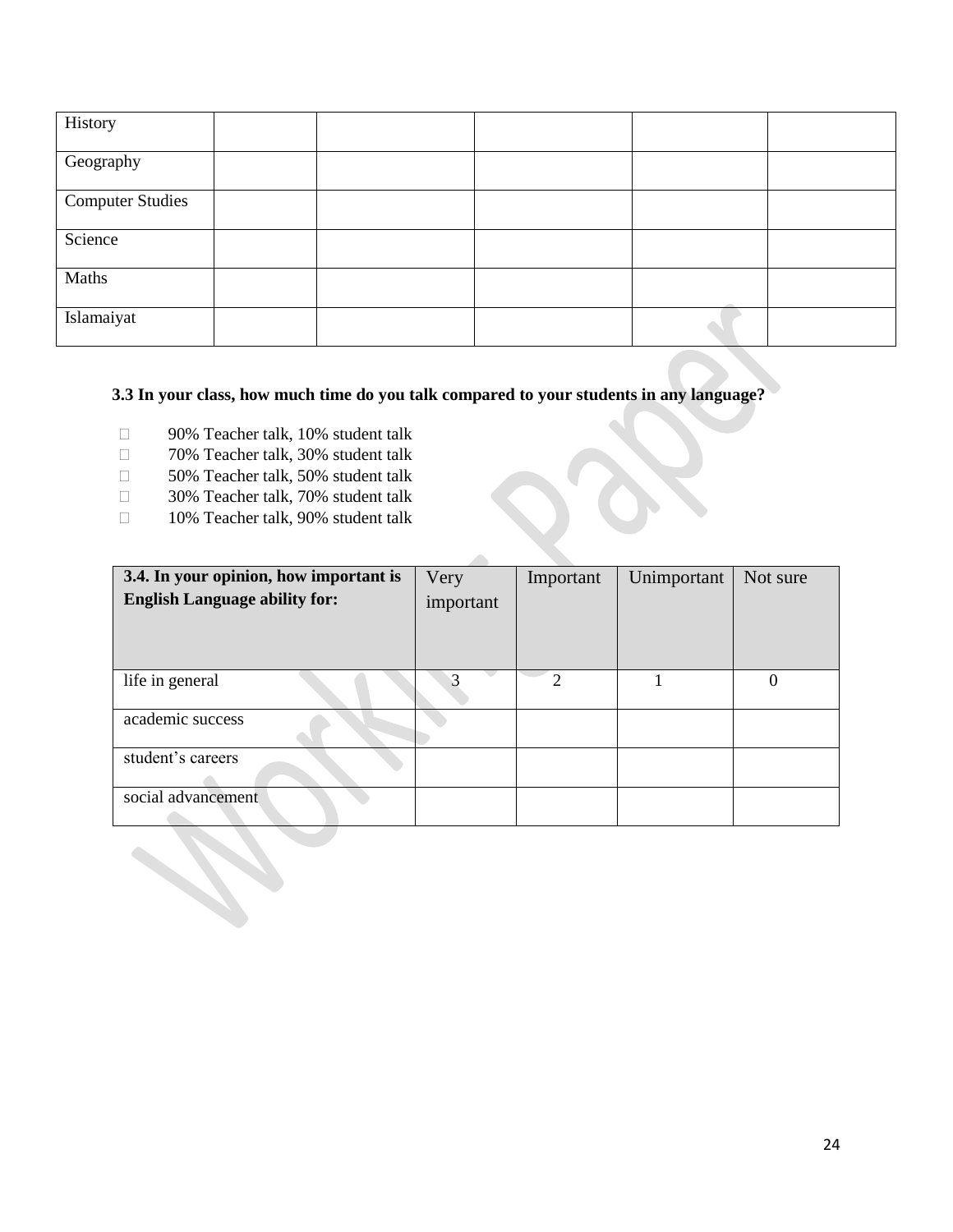| 3.5 Which English skills are most useful to your<br>learners for: | Listening | Reading | Writing | Speaking | Grammar | Vocabulary | Pronunciation | Thinking<br><b>Skills</b> |
|-------------------------------------------------------------------|-----------|---------|---------|----------|---------|------------|---------------|---------------------------|
| life in general                                                   |           |         |         |          |         |            |               |                           |
| academic success                                                  |           |         |         |          |         |            |               |                           |
| student's careers                                                 |           |         |         |          |         |            |               |                           |
| social advancement                                                |           |         |         |          |         |            |               |                           |

(Choose up to four per row: auto control)

#### **3.6 Which of the following best describes your understanding of** *English Medium* **education?**

#### **3.6.1 In English Medium Education, textbooks for content subjects should (Check box):**

- $\Box$  be only in English
- $\Box$  include community language support for complex content areas
- $\Box$  be completely bilingual: English and Urdu
- $\Box$  be mostly in Urdu with key words in English

#### **3.6.2 In English Medium Education, teachers should:**

- $\Box$  use only English in class, all the time
- $\Box$  use English in class as much as possible, but use community language when students have particular difficulty
- $\Box$  use community language most of the time and give examples of English sentences occasionally
- $\Box$  use community language all the time with occasional key vocabulary in English

#### **3.6.3 Students should use English in class:**

- $\Box$  100% of time
- $\Box$  As much as they can but use the community language when they have difficult questions or don't understand class content.
- $\Box$  Use community language most of the time and give example sentences in English occasionally
- $\Box$  Use community language all the time with occasional key vocabulary in English.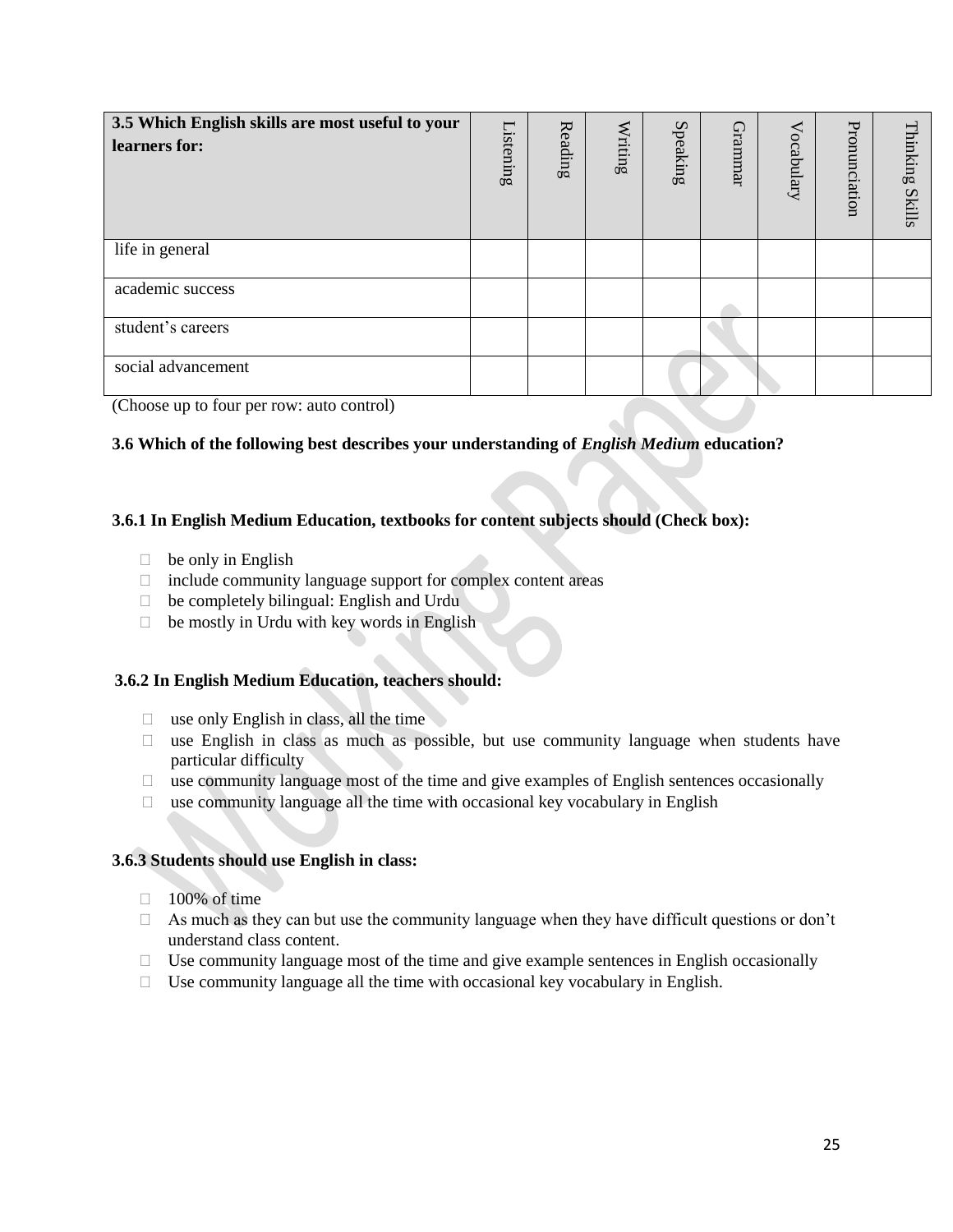| 3.7 How confident are you of<br>your ability to       | Very<br>confident | Confident | Somewhat<br>confident | <b>Not</b><br>confident | <b>Not</b><br>confident<br>at all |
|-------------------------------------------------------|-------------------|-----------|-----------------------|-------------------------|-----------------------------------|
| Speak in English to deliver $ 4$<br>lessons.          |                   | 3         | $\overline{2}$        |                         | $\overline{0}$                    |
| their<br>Help<br>students<br>improve<br>English       |                   |           |                       |                         |                                   |
| Help students learn other subjects<br>through English |                   |           |                       |                         |                                   |
|                                                       |                   |           |                       |                         |                                   |

| 3.8 Which English skills are<br>most important for you to<br>develop? | This is a<br>priority area<br>for me | This is useful<br>but not a<br>priority | This is<br>interesting to<br>me, but I don't<br>need training in<br>it now. | I don't want<br>training in this<br>area |
|-----------------------------------------------------------------------|--------------------------------------|-----------------------------------------|-----------------------------------------------------------------------------|------------------------------------------|
| Listening                                                             | 3                                    | $\overline{2}$                          |                                                                             | $\boldsymbol{0}$                         |
| Reading                                                               |                                      |                                         |                                                                             |                                          |
| Writing                                                               |                                      |                                         |                                                                             |                                          |
| Speaking                                                              |                                      |                                         |                                                                             |                                          |
| Grammar                                                               |                                      |                                         |                                                                             |                                          |
| Vocabulary                                                            |                                      |                                         |                                                                             |                                          |
| Pronunciation                                                         |                                      |                                         |                                                                             |                                          |
| <b>Thinking Skills</b>                                                |                                      |                                         |                                                                             |                                          |

#### **3.9 Which language do you think should be the main medium of instruction in schools in Punjab?**

- Mother tongue
- $\Box$  Community language
- Urdu
- English
- □ Bi or Multilingual approach

**3.10 To what extent do you agree or disagree with the statements given below. (Choose one option for each statement)**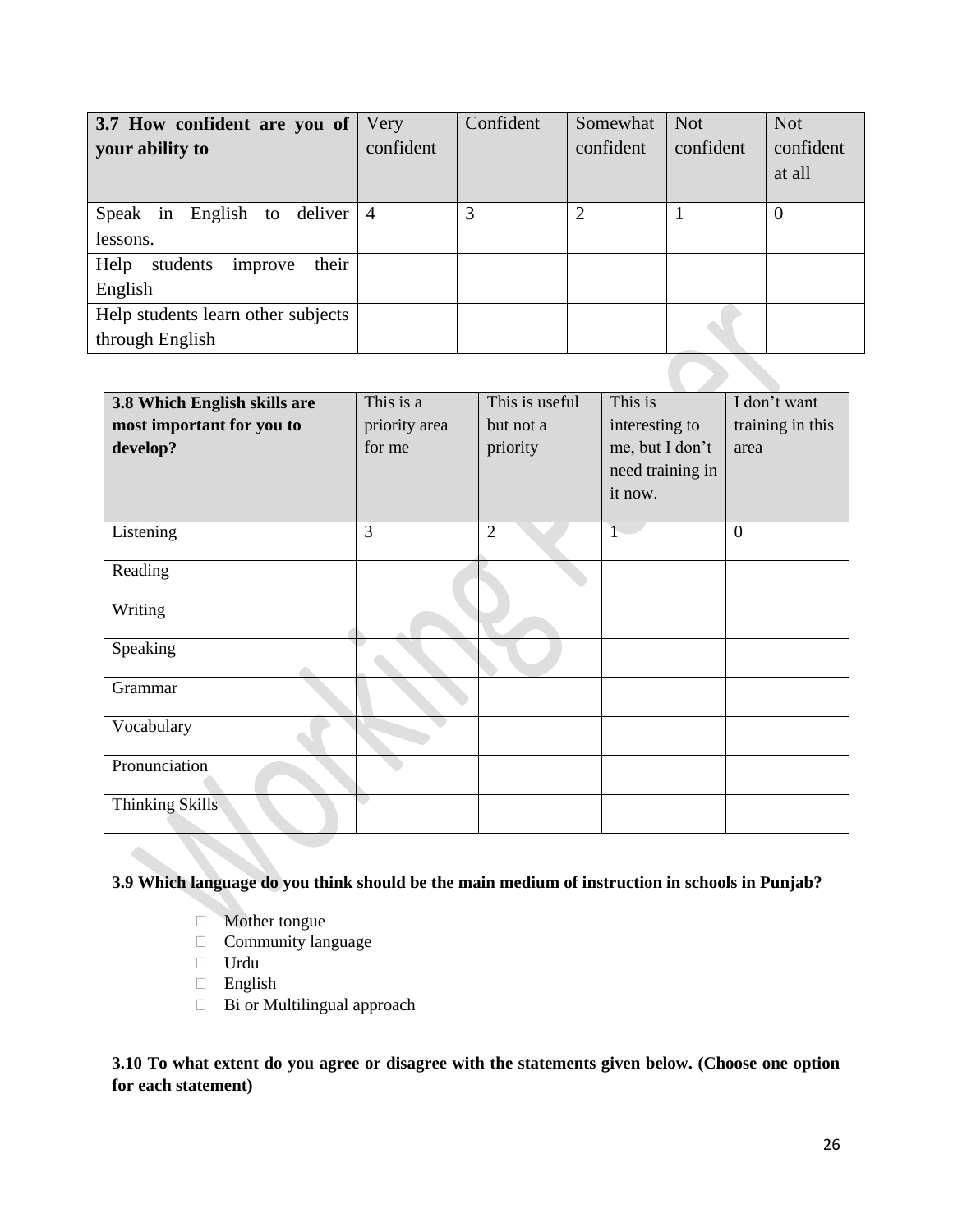## **Textbooks and curriculum**

| The content of the current curriculum: | <b>Is</b><br>appropriate<br>to student<br>needs | Requires<br>rationalisation major | Requires<br>redesign | Is completely<br>inappropriate   Not Sure<br>to their needs |                  |  |  |  |
|----------------------------------------|-------------------------------------------------|-----------------------------------|----------------------|-------------------------------------------------------------|------------------|--|--|--|
| English                                | $\overline{4}$                                  | 3                                 | $\overline{c}$       | 1                                                           | $\boldsymbol{0}$ |  |  |  |
| Urdu                                   |                                                 |                                   |                      |                                                             |                  |  |  |  |
| <b>Social Studies</b>                  |                                                 |                                   |                      |                                                             |                  |  |  |  |
| History                                |                                                 |                                   |                      |                                                             |                  |  |  |  |
| Geography                              |                                                 |                                   |                      |                                                             |                  |  |  |  |
| <b>Computer Studies</b>                |                                                 |                                   |                      |                                                             |                  |  |  |  |
| Science                                |                                                 |                                   |                      |                                                             |                  |  |  |  |
| Maths                                  |                                                 |                                   |                      |                                                             |                  |  |  |  |
| Islamaiyat                             |                                                 |                                   |                      |                                                             |                  |  |  |  |
|                                        |                                                 |                                   |                      |                                                             |                  |  |  |  |

| The pace of the current curriculum is: | Too fast | Is appropriate to Too slow<br>student needs | Not Sure         |
|----------------------------------------|----------|---------------------------------------------|------------------|
| English                                | 3        | $\mathfrak{2}$                              | $\boldsymbol{0}$ |
| Urdu                                   |          |                                             |                  |
| <b>Social Studies</b>                  |          |                                             |                  |
| History                                |          |                                             |                  |
| Geography                              |          |                                             |                  |
| <b>Computer Studies</b>                |          |                                             |                  |
| Science                                |          |                                             |                  |
| Maths                                  |          |                                             |                  |
| Islamaiyat                             |          |                                             |                  |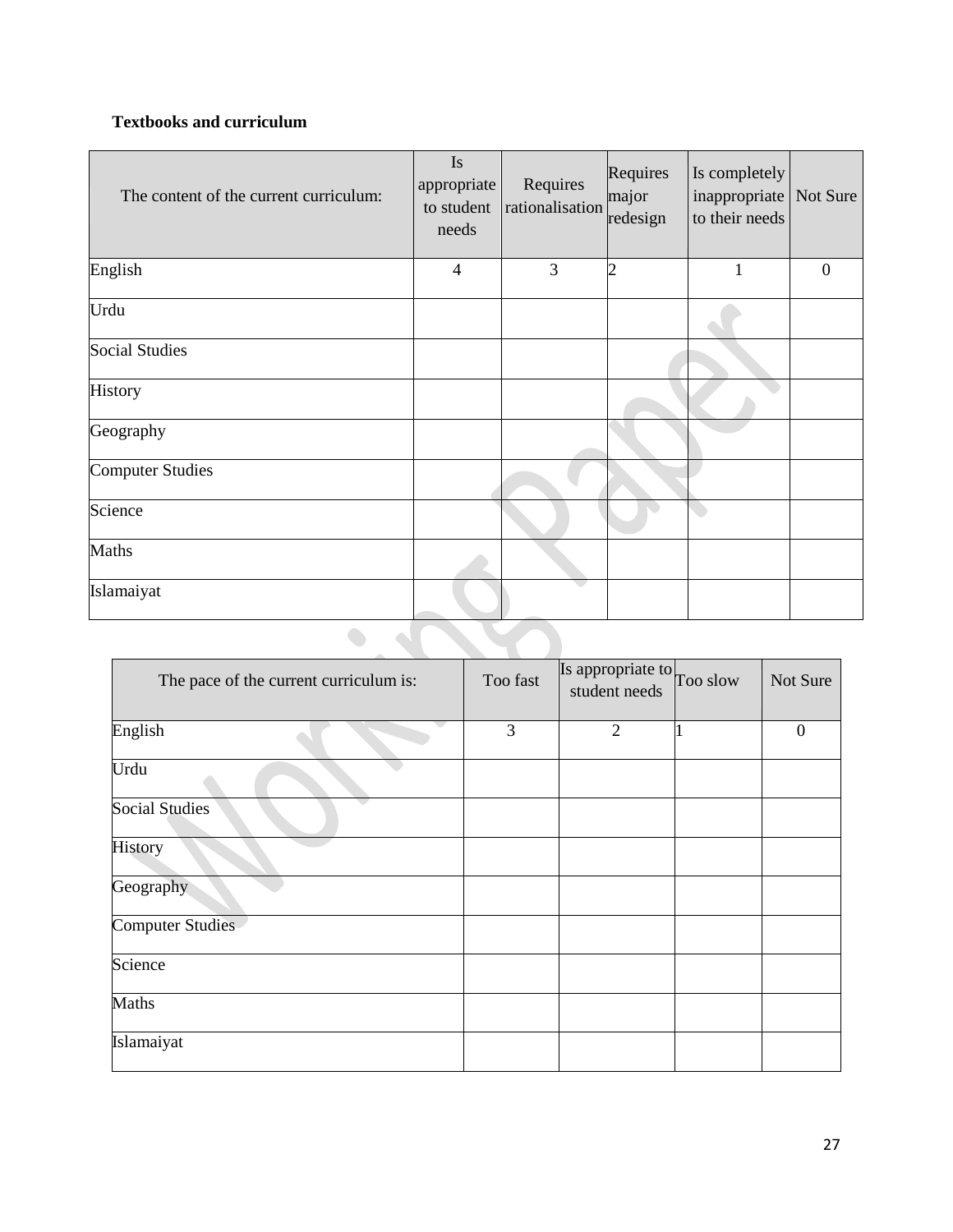| Current textbooks for students: | Are<br>appropriate<br>to student<br>needs | Require<br>rationalisation | Require<br>major<br>redesign | Is completely<br>inappropriate Not Sure<br>to their needs |              |
|---------------------------------|-------------------------------------------|----------------------------|------------------------------|-----------------------------------------------------------|--------------|
| English                         | $\overline{4}$                            | 3                          | $\overline{c}$               | $\mathbf{1}$                                              | $\mathbf{0}$ |
| Urdu                            |                                           |                            |                              |                                                           |              |
| <b>Social Studies</b>           |                                           |                            |                              |                                                           |              |
| History                         |                                           |                            |                              |                                                           |              |
| Geography                       |                                           |                            |                              |                                                           |              |
| <b>Computer Studies</b>         |                                           |                            |                              |                                                           |              |
| Science                         |                                           |                            |                              |                                                           |              |
| Maths                           |                                           |                            |                              |                                                           |              |
| Islamaiyat                      |                                           |                            |                              |                                                           |              |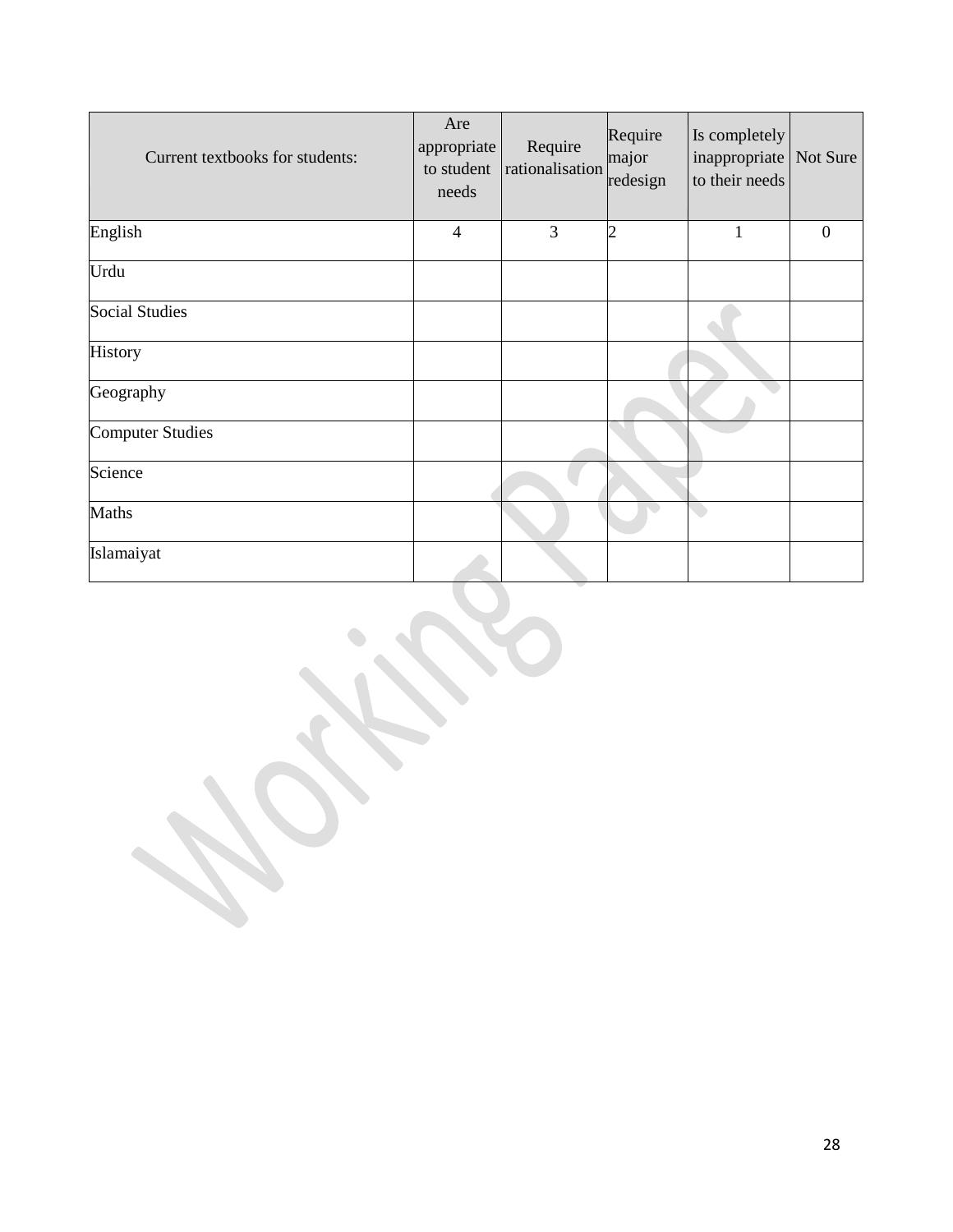## **3.11 Teaching and Learning**

| Statement                                                                                        | Strongly<br>Agree | Agree | Disagree       | Strongly<br>Disagree | Not Sure |
|--------------------------------------------------------------------------------------------------|-------------------|-------|----------------|----------------------|----------|
| I regularly adapt the textbook to meet my<br>students' needs.                                    | $\overline{4}$    | 3     | $\overline{2}$ | 1                    | $\Omega$ |
| I have enough teaching resources available to<br>me (classroom equipment, flashcards, library)   |                   |       |                |                      |          |
| I use supplementary material to help meet my<br>students' needs.                                 |                   |       |                |                      |          |
| I develop my own supplementary material to<br>meet students' needs.                              |                   |       |                |                      |          |
| The methodologies I use to teach students<br>meet their learning needs.                          |                   |       |                |                      |          |
| I try to use new teaching techniques in my<br>teaching.                                          |                   |       |                |                      |          |
| I want to learn new teaching techniques.                                                         |                   |       |                |                      |          |
| I am satisfied with my level of subject<br>knowledge                                             |                   |       |                |                      |          |
| I have difficulty in addressing my students'<br>questions.                                       |                   |       |                |                      |          |
| I am able to present concepts to students in<br>English in a way that they understand.           |                   |       |                |                      |          |
| methods<br>Current<br>assessment/testing<br>of<br>students accurately measure student abilities. |                   |       |                |                      |          |
| skills should be included in the<br>Oral<br>assessment system.                                   |                   |       |                |                      |          |
| Listening skills should be included in the<br>assessment system.                                 |                   |       |                |                      |          |
| I am satisfied with my students' level of<br>achievement.                                        |                   |       |                |                      |          |
| salary should depend on their<br>Teachers'                                                       |                   |       |                |                      |          |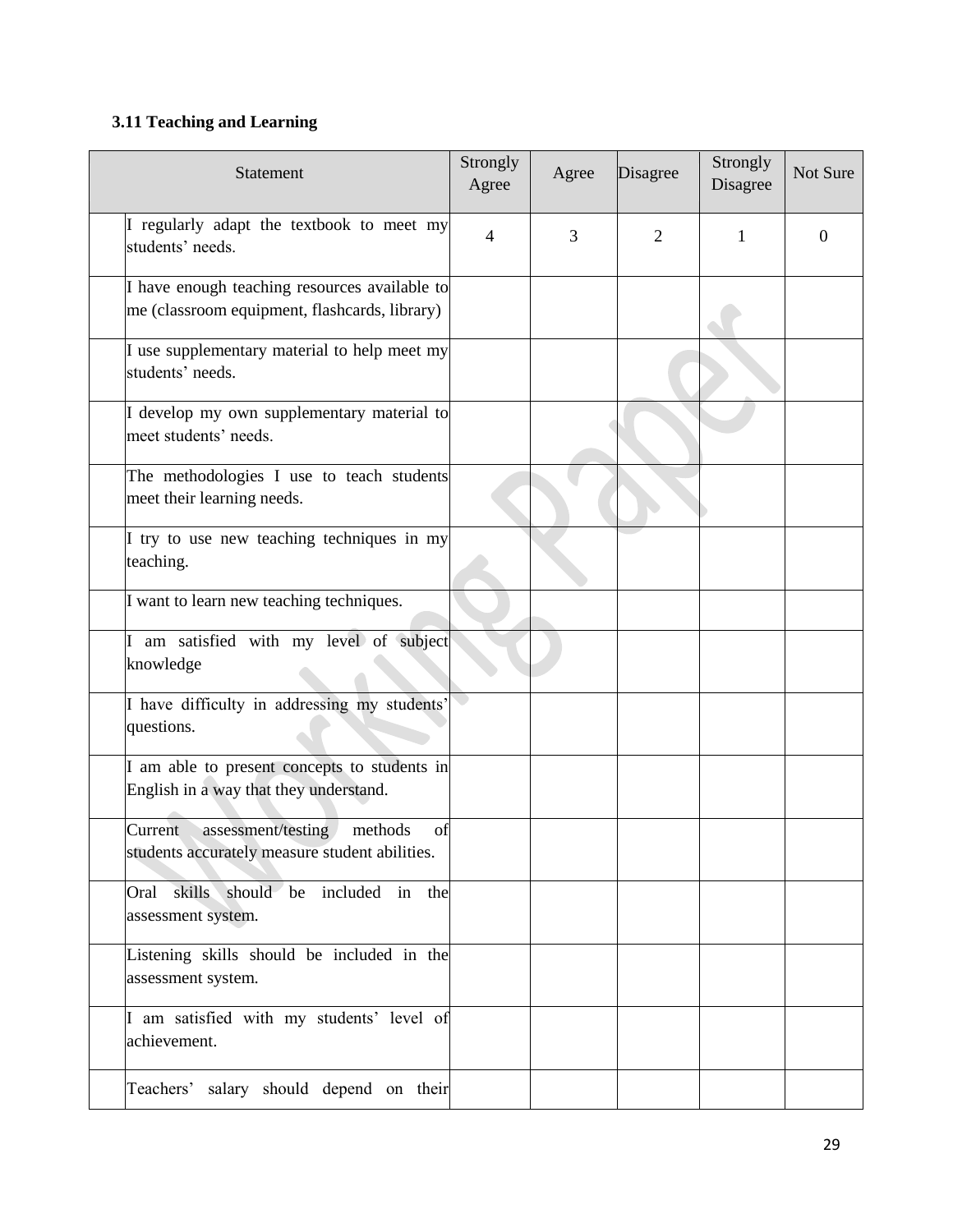| $- - - -$<br>rroc |  |  |  |
|-------------------|--|--|--|
|                   |  |  |  |

## **3.12 In-Service Teacher Support**

| Statement                                                               | Strongly<br>Agree | Agree | Disagree       | Strongly<br>Disagree | Not Sure |
|-------------------------------------------------------------------------|-------------------|-------|----------------|----------------------|----------|
| Trainers on in-service training courses are<br>appropriate and skilled. | 4                 | 3     | $\overline{2}$ |                      | 0        |
| Training sessions are enjoyable.                                        |                   |       |                |                      |          |
| Content of training is relevant.                                        |                   |       |                |                      |          |
| I regularly use ideas from training courses in<br>my teaching           |                   |       |                |                      |          |
| I have access to 'Teacher Guides'                                       |                   |       |                |                      |          |
| I regularly use 'Teacher Guides'                                        |                   |       |                |                      |          |
| 'Teacher Guides' help me to deliver the<br>curriculum                   |                   |       |                |                      |          |
| 'Teacher Guides' are easy to understand.                                |                   |       |                |                      |          |
| I regularly use the CPD system                                          |                   |       |                |                      |          |
| CPD helps me to develop as a teacher                                    |                   |       |                |                      |          |
| CPD helps me to deliver the curriculum more<br>effectively              |                   |       |                |                      |          |
| CPD is easy to understand                                               |                   |       |                |                      |          |
| I have regular contact with my Mentor/DTE                               |                   |       |                |                      |          |
| My Mentor/DTE listens to what I have to say.                            |                   |       |                |                      |          |
| My Mentor/DTE gives me<br>appropriate<br>guidance.                      |                   |       |                |                      |          |
| My Mentor/DTE gives me suggestions on how<br>to change my teaching.     |                   |       |                |                      |          |
| My Mentor/DTE suggestions help me to better<br>meet my students' needs  |                   |       |                |                      |          |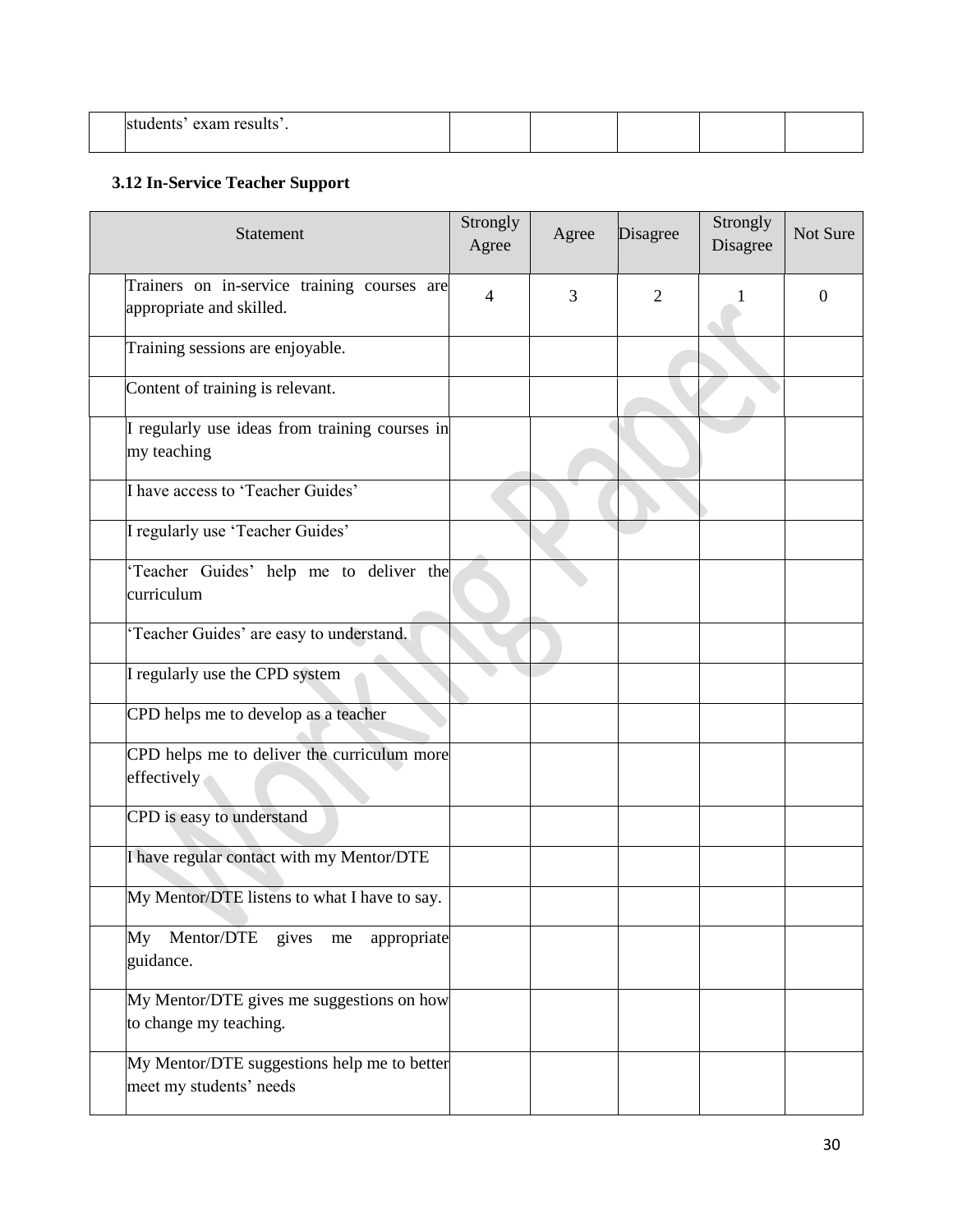| am satisfied with my current level of<br>teaching ability.       |  |  |  |
|------------------------------------------------------------------|--|--|--|
| have enough professional development<br>opportunities.           |  |  |  |
| My head teacher manages the school well.                         |  |  |  |
| School facilities are in good condition.                         |  |  |  |
| My head teacher supports me.                                     |  |  |  |
| My head teacher listens to my views on school<br>policies.       |  |  |  |
| I have the freedom to decide how I teach in<br>my own classroom. |  |  |  |

#### **4.0 CAREER SATISFACTION & MOTIVATION**

#### **4.1. Why did you decide to become a teacher? Check box**

- $\Box$  To help young people to learn
- $\Box$  To work with young people
- $\Box$  I was inspired by a good teacher
- $\Box$  To give something back to the community
- $\Box$  The challenging nature of the job
- $\Box$  The long holidays were attractive
- $\Box$  To stay involved with a subject specialism
- $\Box$  For Job security
- $\Box$  I wanted to teach young people better than in my own experience
- $\Box$  The professional status of teaching is high

#### **4.2 All things considered, how satisfied are you with your career choice?**

- $\Box$  Very satisfied
- $\Box$  Satisfied
- $\Box$  Neither satisfied nor dissatisfied
- $\Box$  Dissatisfied
- $\Box$  Very dissatisfied

#### **4.3 As a teacher, what gives you most satisfaction about the job? Check box**

- $\Box$  Helping young people to learn
- $\Box$  Working with young people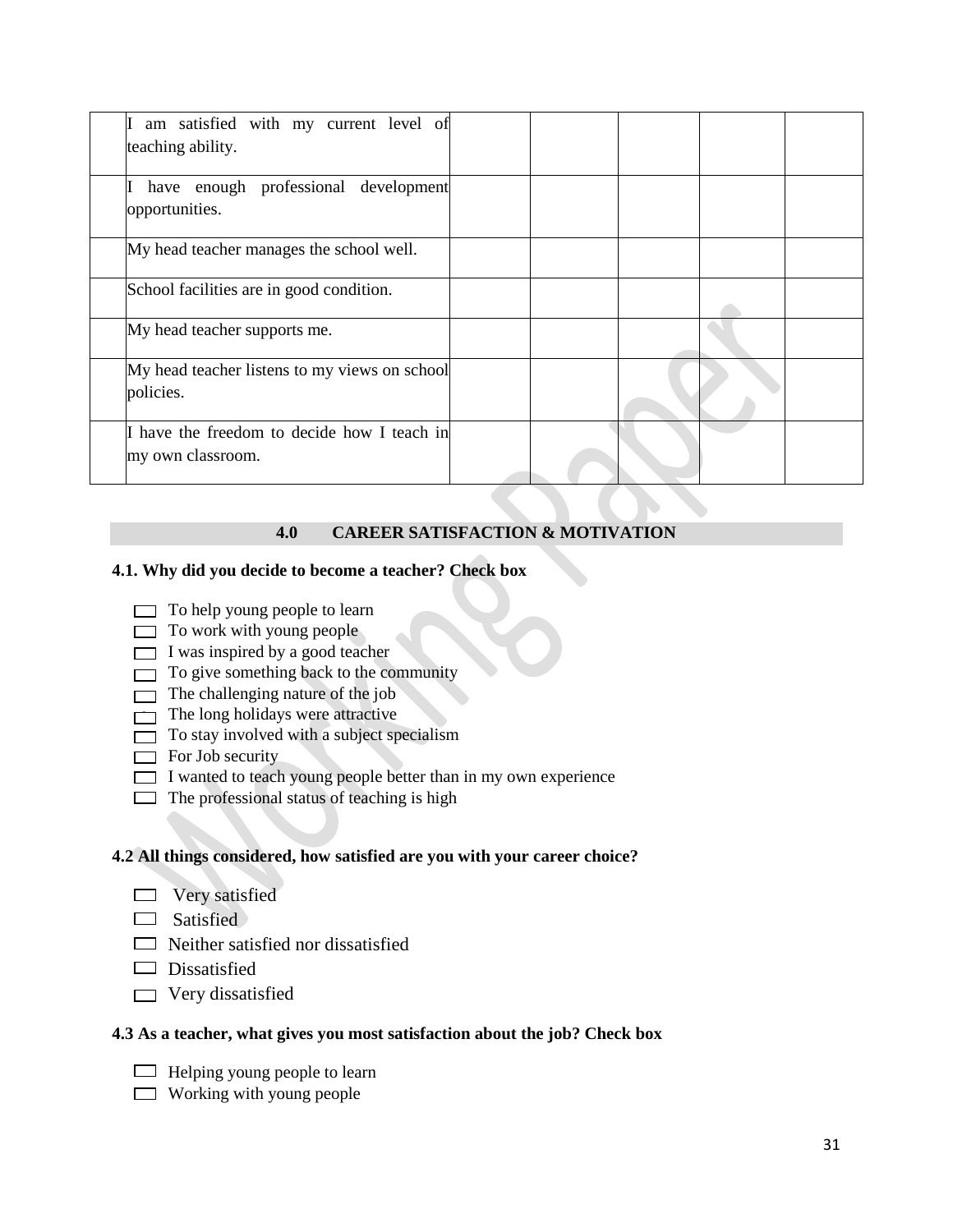- $\Box$  Being inspired by a good teacher
- $\Box$  Giving something back to the community
- $\Box$  The challenging nature of the job
- $\Box$  Long Holidays
- $\Box$  Staying involved with a subject specialism
- $\Box$  Job security
- Wanting to teach young people better than one's own experience
- $\Box$  The professional status of teaching is high

#### **4.4 How many hours a week do you conduct paid tutoring/tuitions outside school?**

- $\Box$  0
- $\Box$  1-5
- $\Box$  6-10
- $\Box$  11-15
- $\Box$  16-20
- $\Box$  21-25
- $\Box$  More than 25

| 4.5 What motivates you as a teacher?   | Highly         | Motivatin | Demotivatin    | Very        | No effect |
|----------------------------------------|----------------|-----------|----------------|-------------|-----------|
| (mark as appropriate only one per      | motivating     | g         | g              | demotivatin |           |
| option)                                |                |           |                | g           |           |
|                                        |                |           |                |             |           |
|                                        |                |           |                |             |           |
| Positive student results               | $\overline{4}$ | 3         | $\overline{2}$ | 1           | $\Omega$  |
| Social relationship with students and  |                |           |                |             |           |
| parents                                |                |           |                |             |           |
| Social recognition/standing            |                |           |                |             |           |
| Peer support                           |                |           |                |             |           |
| <b>Education system support</b>        |                |           |                |             |           |
| School leadership                      |                |           |                |             |           |
| Work environment                       |                |           |                |             |           |
| Professional development opportunities |                |           |                |             |           |
| Salary                                 |                |           |                |             |           |
| Performance recognition in terms of    |                |           |                |             |           |
| awards and certificates                |                |           |                |             |           |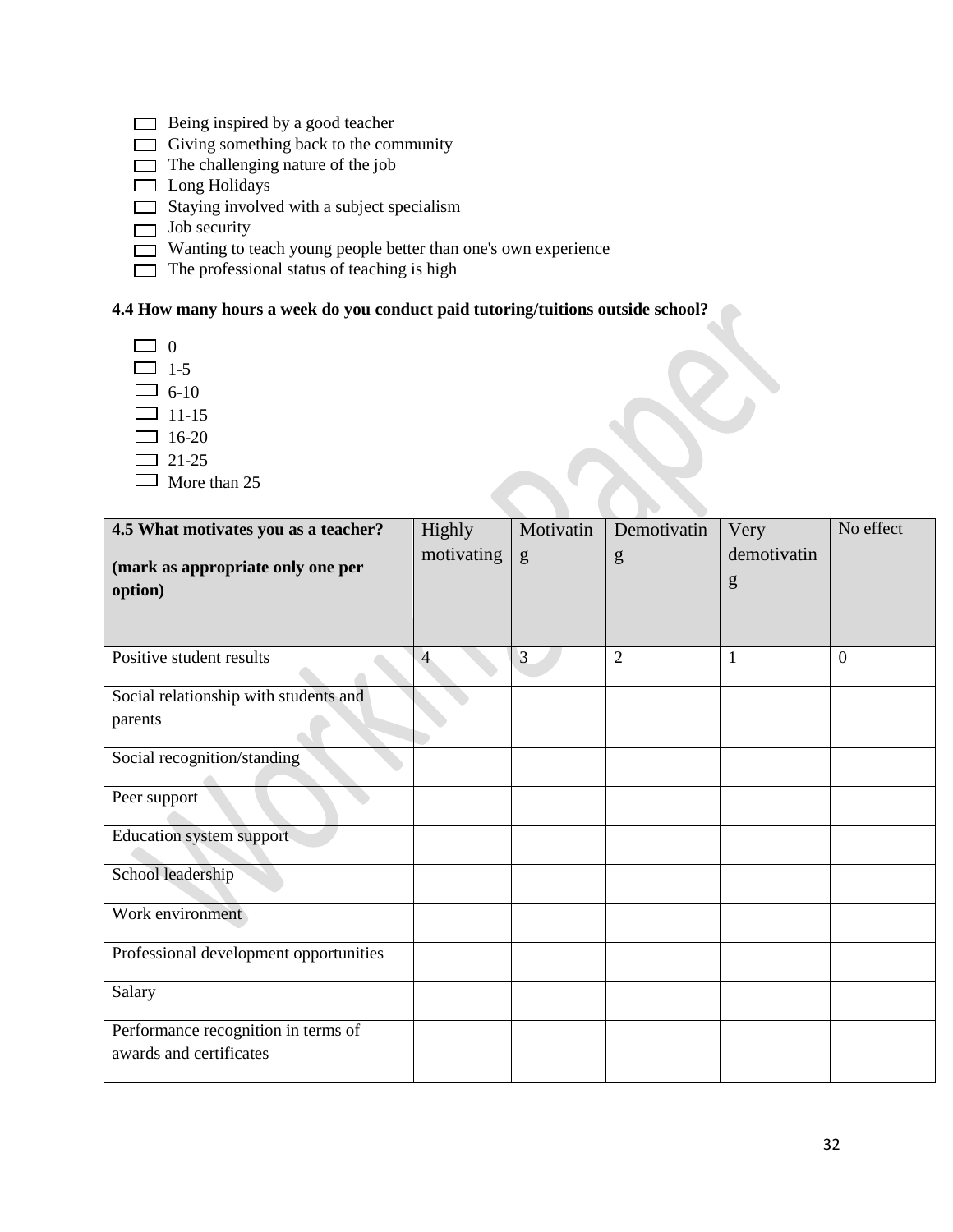| Performance recognition in terms of |  |  |  |
|-------------------------------------|--|--|--|
| bonuses.                            |  |  |  |
|                                     |  |  |  |
| Long holidays                       |  |  |  |
|                                     |  |  |  |
| Reasonable working hours            |  |  |  |
|                                     |  |  |  |

 $\bullet$ 

#### **4.6 What factors do you think most affect your student's performance on exams?**

|                         | Highly         | Effective | Ineffective    | Highly      | Not sure         |
|-------------------------|----------------|-----------|----------------|-------------|------------------|
|                         | effective      |           |                | ineffective |                  |
|                         | $\overline{4}$ | 3         | $\overline{2}$ | 1           | $\boldsymbol{0}$ |
|                         |                |           |                |             |                  |
| Your teaching           |                |           |                |             |                  |
| Resource availability   |                |           |                |             |                  |
| Textbook quality        |                |           |                |             |                  |
| Attendance levels       |                |           |                |             |                  |
| Student-teacher ratio   |                |           |                |             |                  |
| Parental support        |                |           |                |             |                  |
| Tutoring outside school |                |           |                |             |                  |
| Socio-economic factors  |                |           |                |             |                  |
| Nutritional factors     |                |           |                |             |                  |
| Student motivation      |                |           |                |             |                  |

**4.7 Think about your job satisfaction level. Compared to five years ago, is it:**

**Lower** 

 $\Box$  The same

 $\Box$  Higher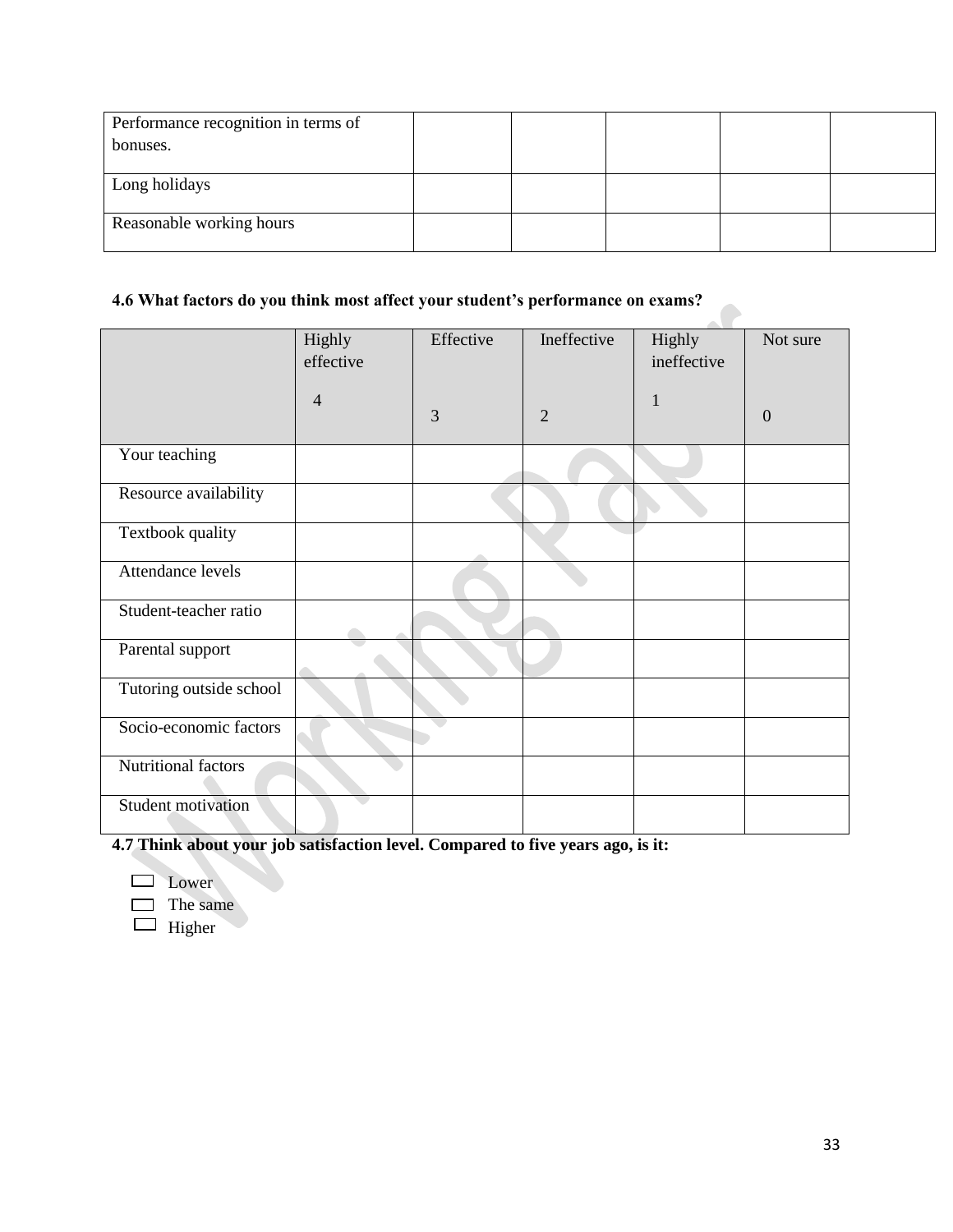**4.8 Do you intend to continue working as a teacher for the foreseeable future?**

- Yes
- $\Box$  No
- Not Sure

**4.9 All things considered, how motivated are you in your career? Check box**

- **Motivated**
- Neither motivated nor demotivated
- Demotivated
- **Very demotivated**